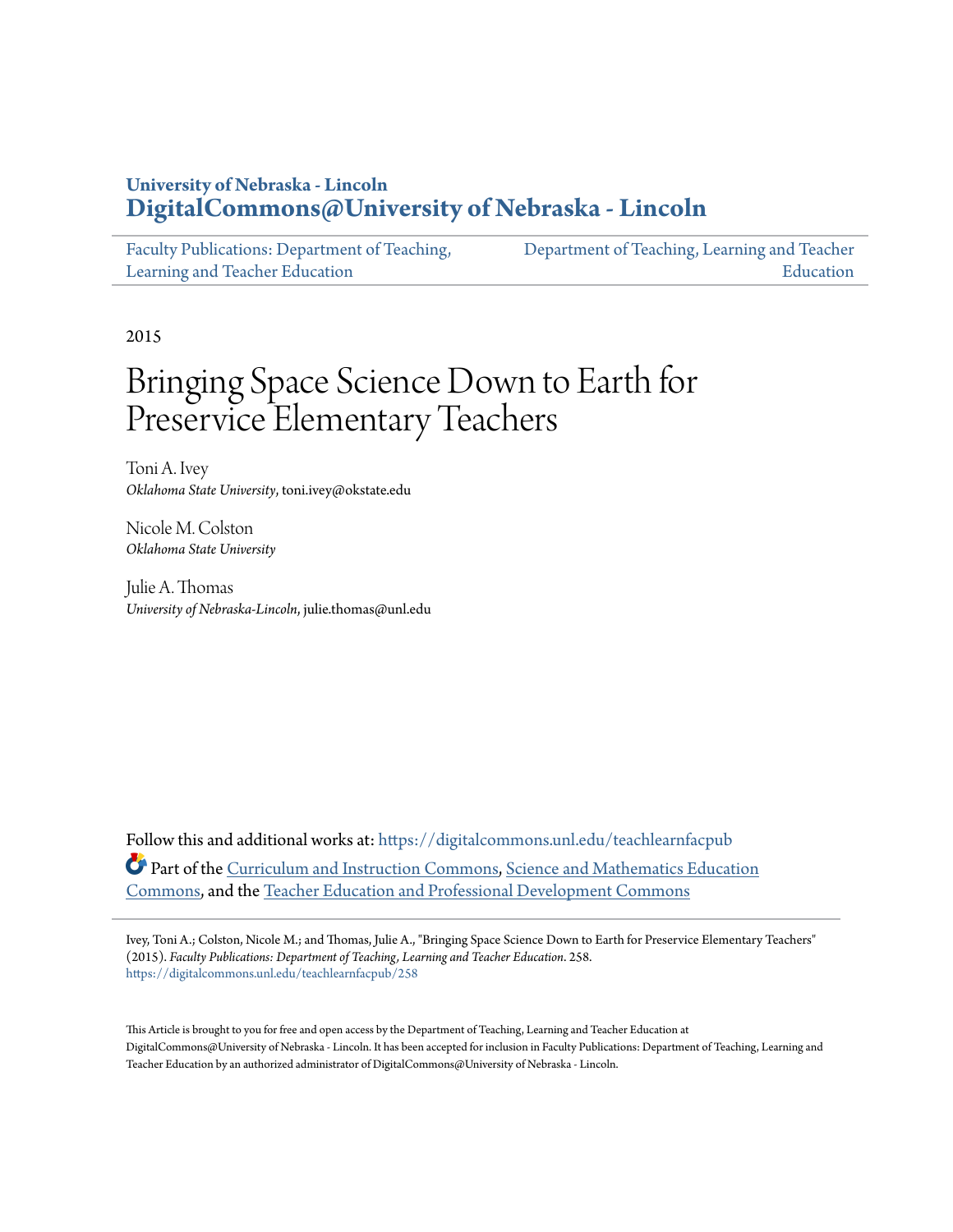## **Bringing Space Science Down to Earth for Preservice Elementary Teachers**

Toni A. Ivey Oklahoma State University United States

Nicole M. Colston Oklahoma State University United States

Julie A. Thomas University of Nebraska-Lincoln United States

## **Abstract**

This article reports on a collaborative enterprise between Oklahoma State University's (OSU) NASA Education Projects and OSU's College of Education preservice elementary teachers (PSTs) to engage approximately 400 middle school students for a 20-minute live downlink with Commander Kevin Ford from the International Space Station (ISS). NASA supports this opportunity through a competitive proposal process (National Aeronautics and Space Administration, 2014). The project's theme, Pioneers in Space: STEM Careers on the Space Frontier, engaged both PSTs and middle school students in discussing the benefits of space research, while drawing on themes relevant to students' regional history. PSTs prepared Pioneers in Space instructional units and led classroom activities linking 6th grade state science standards. The desired outcome was to promote a greater understanding of how space exploration benefits society and contributes to STEM innovations. This paper reports on how curriculum design and leadership experiences in space education and outreach impacted the PST participants.

Correspondence concerning this article should be addressed to: *Toni Ivey, 245 Willard, School of Teaching and Curriculum Leadership, Oklahoma State University, Stillwater, OK 74078, toni.ivey@okstate.edu*

Key words: STEM Education, space science, middle school, preservice teachers, teacher education

## **Introduction**

Forty years after the moon landing, live International Space Station (ISS) Downlink experiences continue to help sustain public support and awareness about the benefits of space services (Entradas & Miller, 2010; Som, 2010). To date, millions of students have watched crewmembers demonstrate space concepts and participated in live question and answer sessions. NASA-sponsored downlink experiences provide key lessons related to life in space and how scientists from different countries work together on the ISS. These downlinks are intended "to

© 2015 Electronic Journal of Science Education (Southwestern University/Texas Christian University) Retrieved from http://ejse.southwestern.edu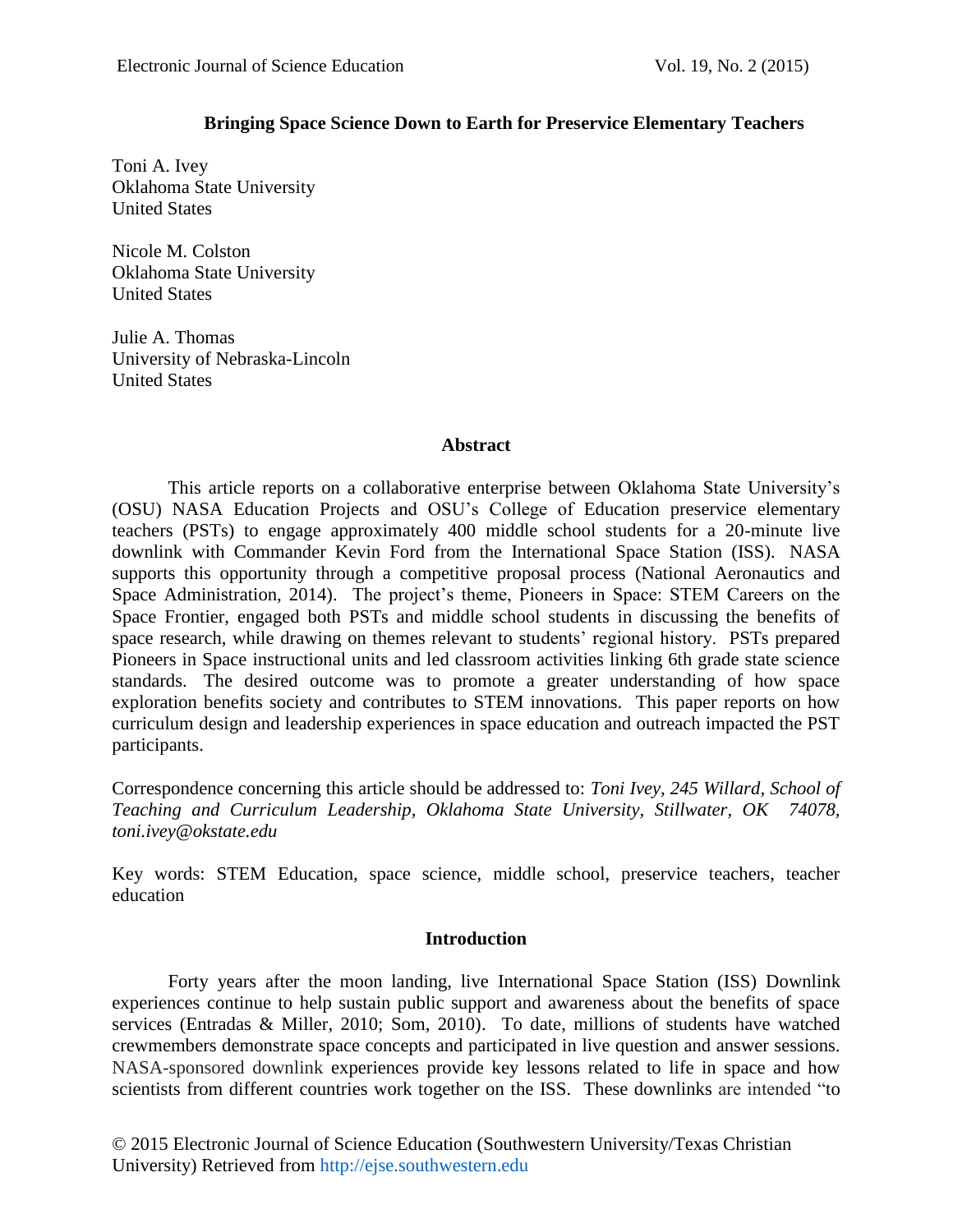encourage K-12 students to study and pursue careers in science, technology, engineering, and math (STEM)" (NASA, 2014, p. 1). MacLeish and Thomson (2010) outlined the potential ways space education events like these contribute to STEM education reform and for the development of a global space science workforce. While NASA Downlink opportunities connect formal and informal education about Earth and space science (Hofstein & Rosenfeld, 1996), reflective evaluation by science education programmers identifies the need to better utilize existing educational resources and to develop more strategies for connecting teacher networks (Edgett & Christensen, 1996; Kisiel, 2013; Stocklmayer, Rennie, & Gilbert, 2010).

Despite the importance of science subject knowledge to teaching, research literature points to elementary teachers' lack of science content knowledge (e.g., Czerniak & Haney, 1998; Diamond, Maerten-Rivera, Rohrer, & Lee, 2014; Duschl, 1983; Fulp, 2002; Hone, 1970; Westerback, 1982). In the area of space science, the concern is more grave as space science does not hold a prominent place in the modern school's science curriculum. Few teachers take space science courses in their preparation programs nor were they exposed to rigorous space science studies during their formative years. For instance, the typical K-12 science curriculum limits space science a study of planets in the Earth's solar system and phases of the moon. In this study, researchers purposefully introduced preservice teachers (PSTs') to authentic teaching and learning space science experiences hypothesizing that these experiences would increase PSTs' current knowledge of space science content and confidence in teaching space science lessons.

#### **Background**

This research is informed by Kolb's (1984) view of experiential learning wherein knowledge results from a transaction between the learning and the environment. Learners enter an experience with certain beliefs and understandings of the world honed through reflective engagement with concrete experiences. Experiential learning experiences can encourage the development of young science teachers to learn from other teachers, both in team building and in field-testing curriculum to engage learners (MacLeish et al., 2005; MacLeish et al., 2007). This article contributes to research in experiential PSTs' space science education by exploring how such experiential learning might affect their science teaching self-efficacy, perceptions of space science and scientists, and awareness of STEM careers. The following sections present literature on four areas that help to frame the study within current literature on the following areas of elementary teachers': (a) space science preparation, (b) science teaching self-efficacy, (c) perception of science and scientists, and (d) STEM career awareness.

#### **Space Science Preparation**

The lack of teachers who are prepared to teach Earth and space science challenges the implementation of space education in elementary classrooms (Wysession, 2013). As a group, elementary teachers have few experiences with space science experiences in their own K-12 and post-secondary science education. Typically, elementary space science content is limited to learning about the planets and the solar system. Fortunately, renewed emphasis on Earth and space science in the newly released Next Generation Science Standards ([NGSS], NGSS Lead States, 2013) suggests new pathways and topics for learning about space systems. For example, learning progressions (across grades1-5) guide students from an observational understanding of the sky to a more sophisticated use of data and scientific modeling.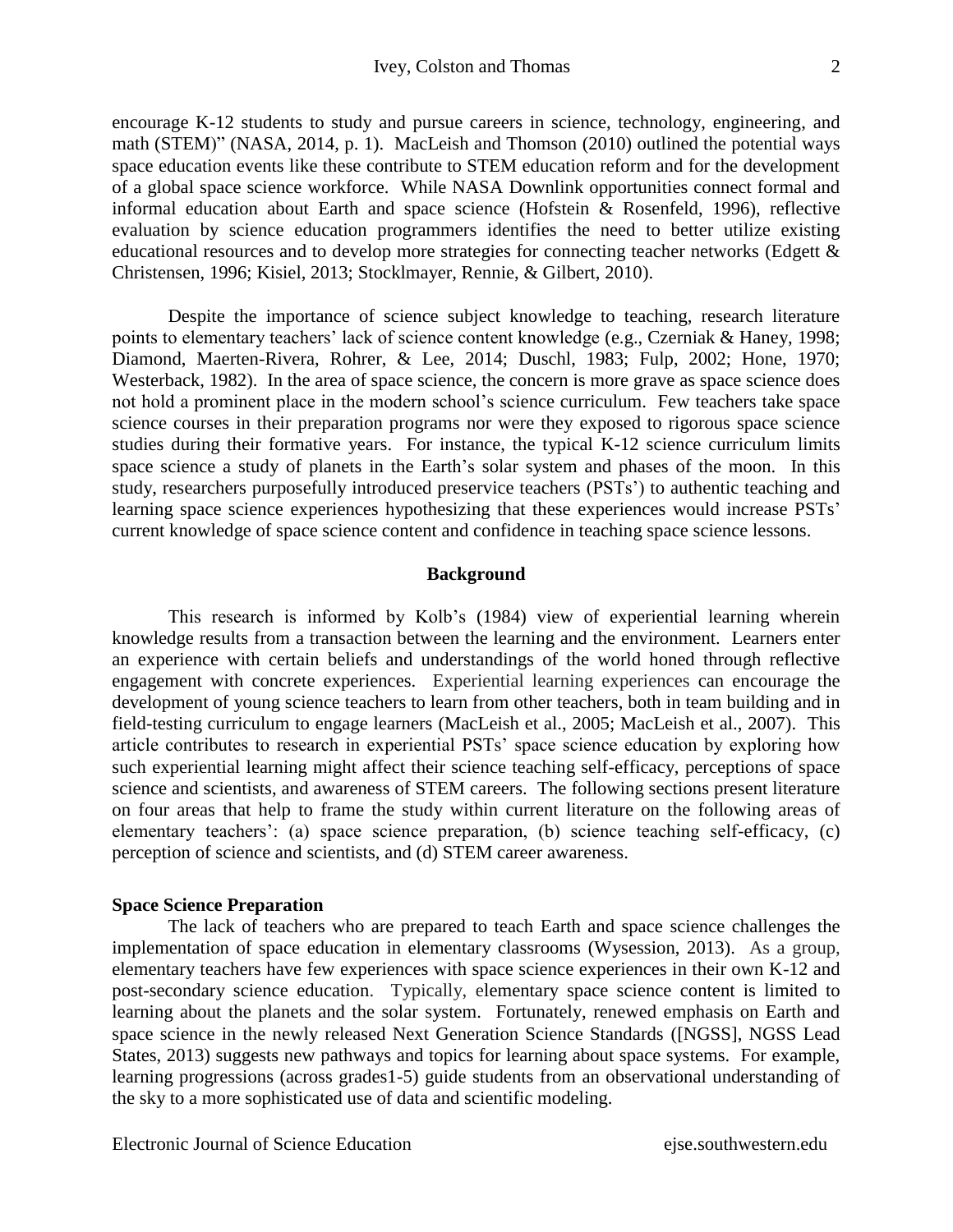Indeed, there is an emerging need to engage elementary teachers in improving Earth and space education and to provide professional development for preservice elementary science teachers. Research suggests that engagement with space education content can improve teachers' knowledge base and introduce them to a broad range of curricular materials available through NASA's education programs (MacLeish et al., 2008). Placing science learning in the context of space explorations helps to create exciting science classroom content, encourage space career awareness, and incorporate global perspectives about an interconnected world.

#### **Science Teaching Self-Efficacy**

Borko and Putnam (1995) reasoned that teachers "must acquire richer knowledge of subject matter, pedagogy, and subject-specific pedagogy; and they must come to hold new beliefs in these domains" (p. 60). Enochs, Scharmann, and Riggs (1995) indicated that teachers with low science teaching efficacy are more likely to avoid teaching science than those teachers with higher levels of science teaching efficacy. Personal teaching self-efficacy is understood as the belief in one's own ability to effectively present the knowledge, perform the processes, and guide students toward understanding (Bandura, 1977; Khourey-Bowers & Simonis, 2004).

Teaching self-efficacy is context specific (Bandura, 1982; Pajeres, 1996). Teaching selfefficacy scales need to focus on both teaching and learning outcomes—thus the development of subject specific instruments such as the Science Teaching Efficacy Belief Instrument (Riggs & Enochs, 1990). Research suggests efficacy beliefs are influenced by teacher attitudes and anxieties about science (Westerback, 1982; Westerback & Primavera, 1988). Woolfolk and Hoy (1990), however, provided evidence that preservice teachers might demonstrate improved science teaching self-efficacy beliefs during their early career formation.

## **Perception of Science and Scientists**

Historically, elementary teachers hold stereotypical images of scientists that relate to negative images of science. It is important for teachers to have accurate perceptions of science and scientists because they can inadvertently relay their perceptions and attitudes of science and scientists to their students (Milford & Tippett, 2013). Further, children may not pursue a science career due to the negative images associated with scientists (Fung, 2002; Kahle, 1988). The research literature suggests that preservice elementary teachers enter their science methods course with a stereotypical understanding of science and scientists (Abd-El-Khalick & Akerson, 2004; Moseley & Norris, 1999; Rubin, Bar & Cohen, 2003). Thus, developing a better understanding of preservice teachers' views toward science and scientists is important to further understanding how teachers' negative views toward science and scientists influence their instruction of science in the classroom (Kahle, 1988; Rosenthal, 1993).

#### **STEM Career Awareness**

MacLeish and Thomson (2010) outlined the potential benefits of space education for STEM education reform and for the development of a global space science workforce. Recent reports from educational research and outreach programs suggested that more efforts are required to increase public understanding about STEM careers (Harris Interactive, 2012) and promote the importance of early exposure to STEM careers (e.g., Morton, Kryk, Awender, & Diubaldo, 1997; Tai, Qi Liu, Maltese, & Fan, 2006). Research findings indicated that children often have limited notions about career choices beyond professional athlete, police officer, and teacher (e.g., Bobo, Hildreth, & Durodoye, 1998; McMahon, Carroll, & Gillies, 2001; Thomas, 2013). Additionally,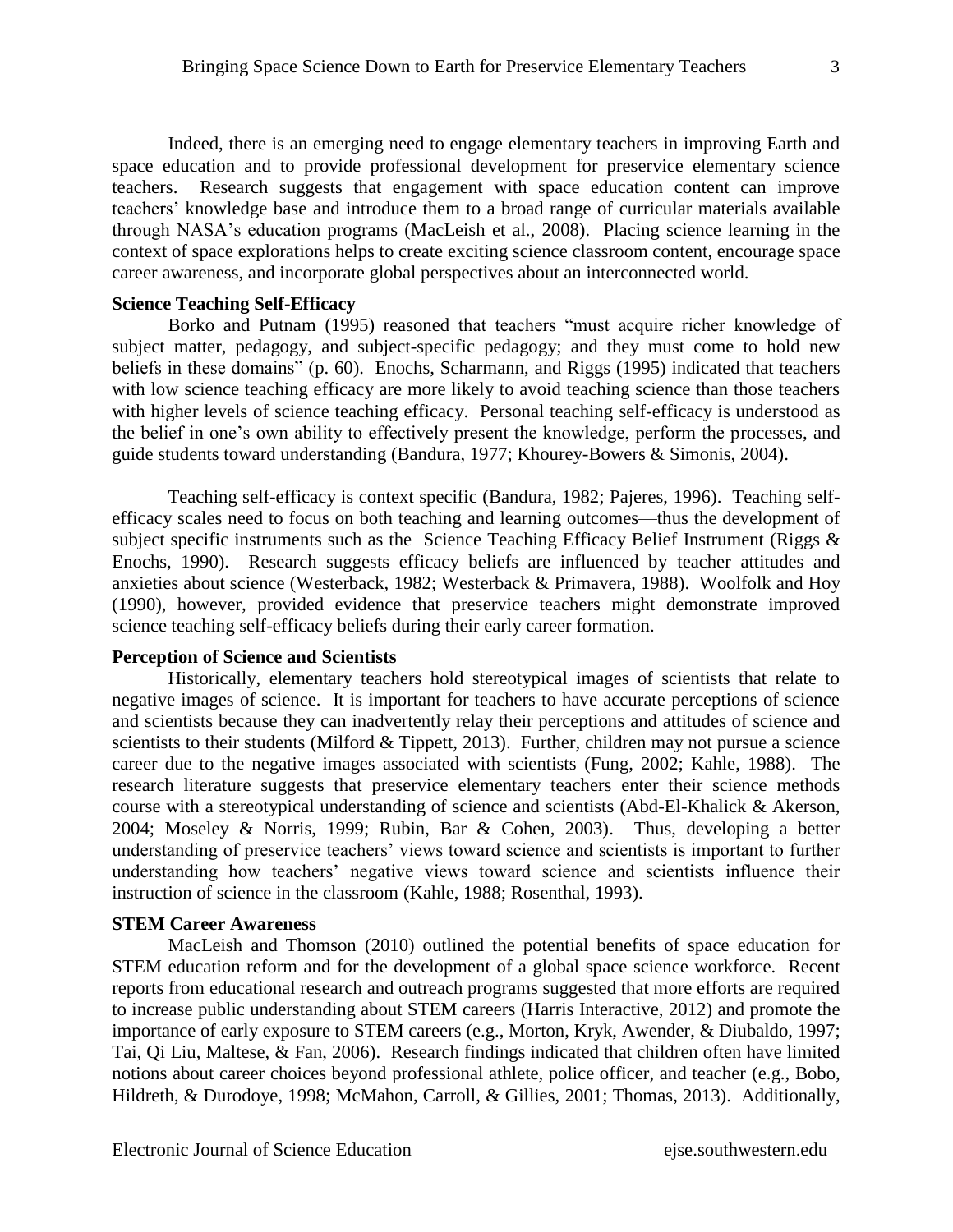Howard and Walsh's (2010) research on career awareness confirmed a range of self-reflection and understanding about career choices and attainment—from fantasy and magical thinking to higher order reasoning, which considers personal interests, abilities, and job requirements.

Schools and teachers can play an important role in increasing student awareness, interest, and self-efficacy about careers (McMahon, Gillies, & Carroll, 2000). Some research explores age-appropriate career education (McMahon & Watson, 2008), but very little is known about teachers' career awareness or their efforts to raise students' STEM career awareness (Hulings, Thomas, & Orona, 2013). In fact, students may not be exposed to STEM careers in K-12 classes. As Causer (2010) found, 64% of students indicated that their teachers are NOT doing an adequate job of effectively talking to them about engineering careers. Moreover, 42% of students reported that teachers are inadequately teaching students how science is used in careers.

#### **Purpose and Research Questions**

This project, *Pioneers in Space*, intended to engage both PSTs and middle school students in discussing the benefits of space research, while drawing on themes relevant to students' regional history. We hoped to promote a greater understanding of how space exploration benefits society and contributes to STEM innovations. The purpose of this research was to examine how participation in the *Pioneers in Space* project impacted the PSTs. As such, this study asks: How does an experiential NASA learning experience impact PSTs' ideas about the teaching and learning of space science?

#### **Methods**

#### **Participants**

Participants were senior undergraduate elementary education majors enrolled in an elementary science methods class during the semester prior to their student teaching. These students sought generalist certification for grades 1-8. Nearly all students enrolled in the class (31 out of 32, or 97%) participated in the study. Of the 31 participants, most self-identified as female (two as male). While 29 participants self-identified as white, one self-identified as Hispanic/Latino and one as American Indian.

#### **Context of the Study**

Researchers first earned NASA's support for a proposal, *Pioneers in Space: STEM Careers on the Space Frontier*. This collaborative project, (organized by researchers, local middle school teachers and school leaders), engaged PSTs as leaders in preparing middle school students for a NASA ISS downlink. Downlink preparation organized multiple opportunities for developing middle school science lessons (led by PSTs and middle school teachers). Within their elementary science methods course, the PSTs (n=31) began by reviewing online NASA education resources. These lessons demonstrated the difference between mass and weight (on earth and in micro-gravity) by comparing classroom results with video clips previously filmed by astronauts performing similar activities onboard the ISS. In particular, these lessons focused on Newton's Second Law of Motion (F=ma). The goal of these lessons was to guide middle school students' preparation of informed questions for Commander Ford at the time of the live ISS downlink; these questions guided the format of the 20-minute downlink.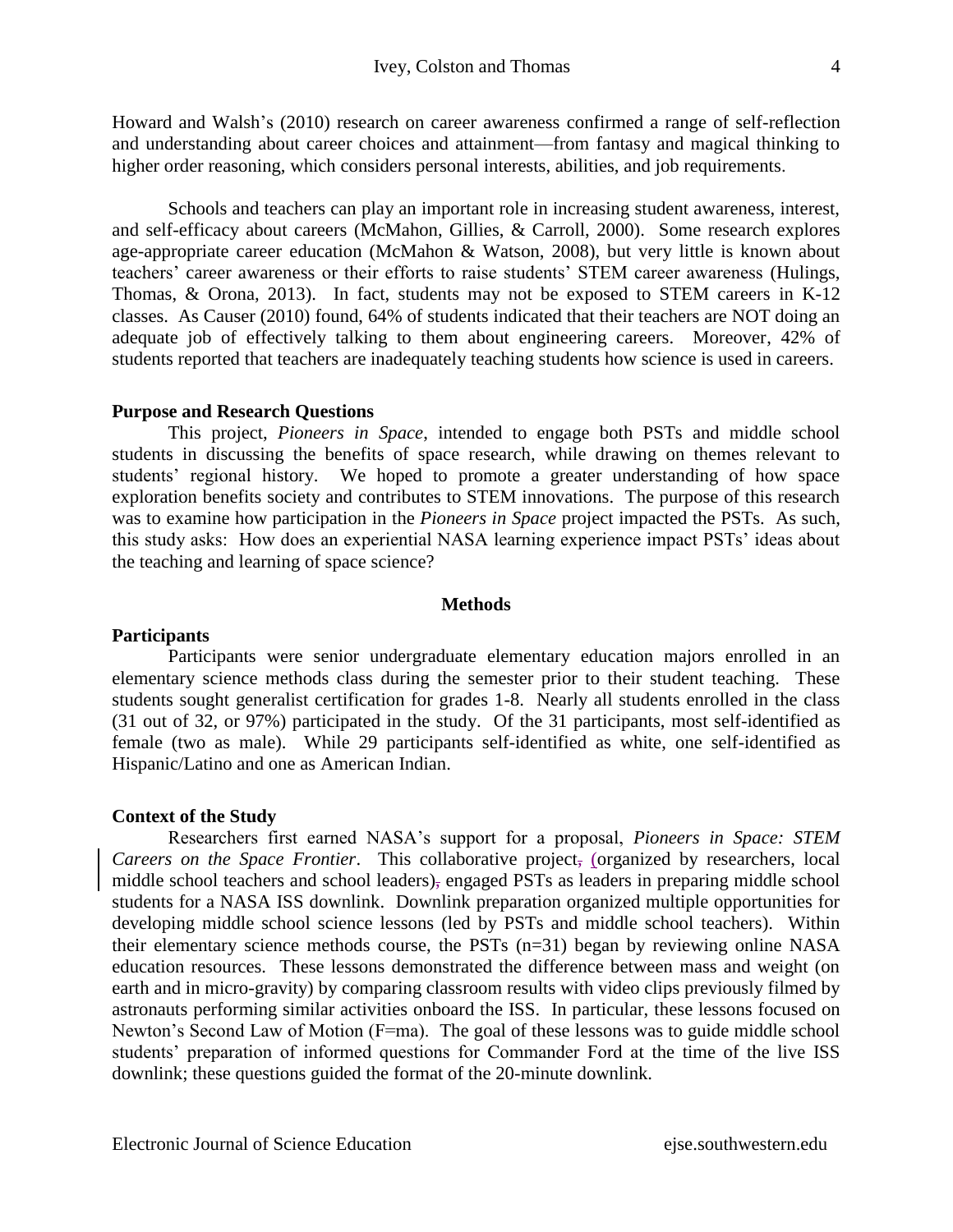**Methods class preparation.** In groups, PSTs prepared lessons that would link STEM career opportunities with life on board the ISS. During this process, it became apparent to the instructor and the PSTs that their lack of space science content knowledge hindered the lesson development process. Given the impending timeline of the ISS downlink, the course instructor sought expertise from NASA Education Specialists to select preexisting NASA lessons. Eventually, the instructor selected lessons titled *Mass vs. Weight: A Heavy Duty Concept* from the Stennis Space Center (National Aeronautics and Space Administration, 2010) about the behavior of mass and weight on Earth and in microgravity environments. During the science methods class, the course instructor modeled the Mass vs. Weight lessons. Wearing their *student hats,* the PSTs practiced the lesson experiments in the methods classroom, which included predicting, recording, analyzing, and interpreting collected data about the behavior of masses. Then, PSTs predicted how they thought the same masses would behave in a microgravity environment. Next, PSTs watched a video of astronauts performing the same mass vs. weight activities on the ISS and compared their predictions to actual microgravity behavior. Finally, wearing their *teacher hats*, the PSTs worked in small groups to practice teaching the lessons to each other prior to their authentic field experience in the middle school setting.

**Collaboration with middle school teachers.** Three science teachers at the middle school led participant sixth graders through a web quest on the NASA Website: *International Space Station: Painting the World Green* (*[http://www.nasa.gov/externalflash/issgreen](http://www.nasa.gov/externalflash/issgreen%20/index.html)  [/index.html](http://www.nasa.gov/externalflash/issgreen%20/index.html)*). This website provided students an opportunity to learn (a) about contemporary life onboard the ISS and (b) how astronauts must maximize energy usage and use innovative technologies to support life on board the ISS. Then, middle school teachers led students through the first lesson from the Mass vs. Weight series: *Careers in Space*. This introduction helped prepare sixth graders for the PSTs' lessons in the following week.

**Middle school lessons.** Before PSTs taught at the middle school, the science methods course instructor assigned them to one of 6 groups (with 5-6 PSTs in each group) to cover the three  $6<sup>th</sup>$  grade science sections each hour. Half of the PST groups taught the morning class sessions and the other PST groups taught the afternoon sessions (wherein PSTs had the opportunity to repeat teaching the same lessons at least three times). While teaching the lessons, each PST worked with a table group of students within the classroom. One PST would serve as the facilitator to help pace the lessons and to present the ISS video microgravity demonstrations.

**ISS downlink experience.** The NASA downlink experience was a full-scale community event held on the university campus approximately one-week after the PSTs completed their teaching at the middle school. The middle school students were transported to the event by bus. The PSTs greeted each bus of students as they arrived on the university campus and escorted them into the viewing room. Other attendees included interested school, community, university faculty/students, and NASA officials. Illustrative of the collaborative nature of the event, the middle school librarian served as master of ceremonies and entertained the students while NASA personal prepared for contact with Mission Control and the ISS.

During the first 30 minutes prior to the downlink program, a NASA Education Specialist made a presentation about space survival. He demonstrated different types of food that astronauts eat in space and how they attend to personal biological functions (a topic of interest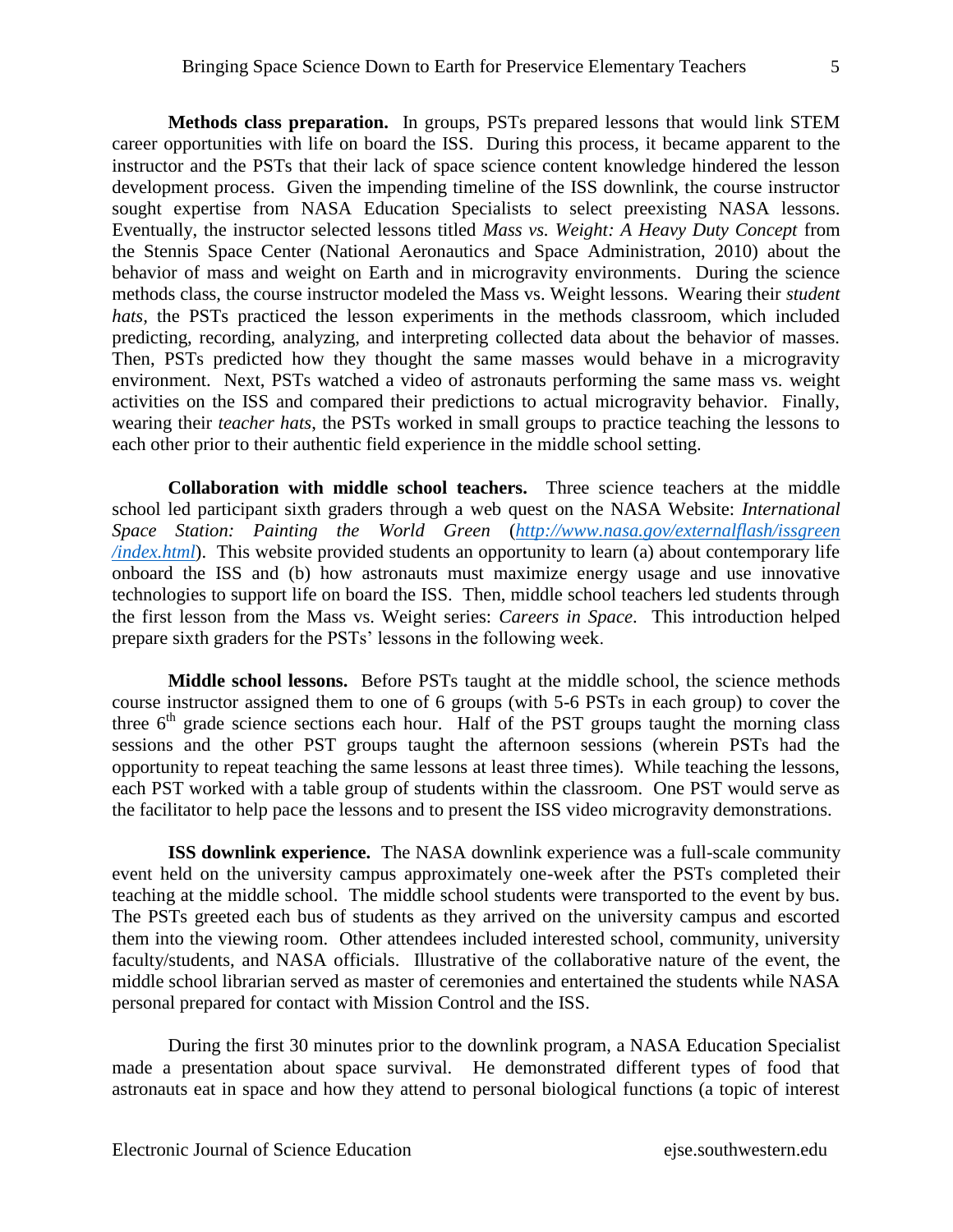for sixth graders). Further, he invited three middle school teachers and three middle school students on the stage to try on different pieces of a space suit and explained important survival features of the suit components.

At the onset of the actual downlink, a hush fell over the crowd when they first heard Mission Control direct Commander Ford on the ISS and Stillwater Middle School students to prepare for downlink. When Commander Ford appeared on the big screen, the crowd erupted in cheers and applause. Importantly, 20 middle school students (selected by their classroom teachers) and one PST (nominated by her peers) brought prepared questions they would ask Commander Ford. These participant questions both organized the 30-minute downlink and helped Commander Ford establish a personal connection with the audience at large.

Off-site individuals and classrooms could access the live event via a live video feed streamed on the Internet. Ultimately, the live event had over 6,500 Internet hits; however, the total number of individuals reached is difficult to ascertain as a single hit could include classrooms of students. Additionally, the event is archived at<http://bit.ly/1wxCE2b> for future viewing.

#### **Design**

This case study followed the *participant-as observer* model (Spradley, 1980) wherein the lead researcher was also the instructor for the elementary science methods course. The case study approach allowed researchers to "explain causal links in real-life interventions that are too complex for the survey or experimental strategies" (Yin, 1995, p. 25). Researchers followed mixed methods (Creswell, 2003) procedures wherein both quantitative and qualitative data were collected simultaneously.

#### **Measures and Analysis**

Multiple measures assessed the impact of the experience on the preservice teachers' selfefficacy and beliefs toward space science teaching, their perceptions of space scientists, and their overall perceptions of the experience. Researchers entered data for the Space Science Teacher Efficacy Beliefs Instrument (S-STEBI) and the Draw-A-Space-Scientist Test (DASST) into IBM SPSS Statistics v21 for statistical analysis. Due to the small sample size and heteroskadiscity of data, researchers utilized the nonparametric Wilcoxon Matched Pairs Sign Ranks test (Siegel, 1956). Description of quantitative measures, qualitative prompts, and analysis methods follow here below.

**Science Teacher Efficacy Beliefs Instrument-Space.** Researchers developed the Space–Science Teacher Efficacy Beliefs Instrument (STEBI-Space) by adapting the Science Teacher Efficacy Beliefs Instrument (Enochs & Riggs, 1990), a 23-item questionnaire specifically developed to assess PST's efficacy of *space* science teaching. The original STEBI consists of two subscales: (a) Personal Science Teaching Efficacy (PSTE) and (b) Student Teaching Outcomes Expectancy (STOE). Researchers modified the STEBI by revising the 13 PSTE subscale items to specifically reference space science rather than science in general. For instance, the Personal Space Science Teaching Efficacy Beliefs (PSSTE) subscale included statements such as:

I look for better ways to teach *space* science concepts.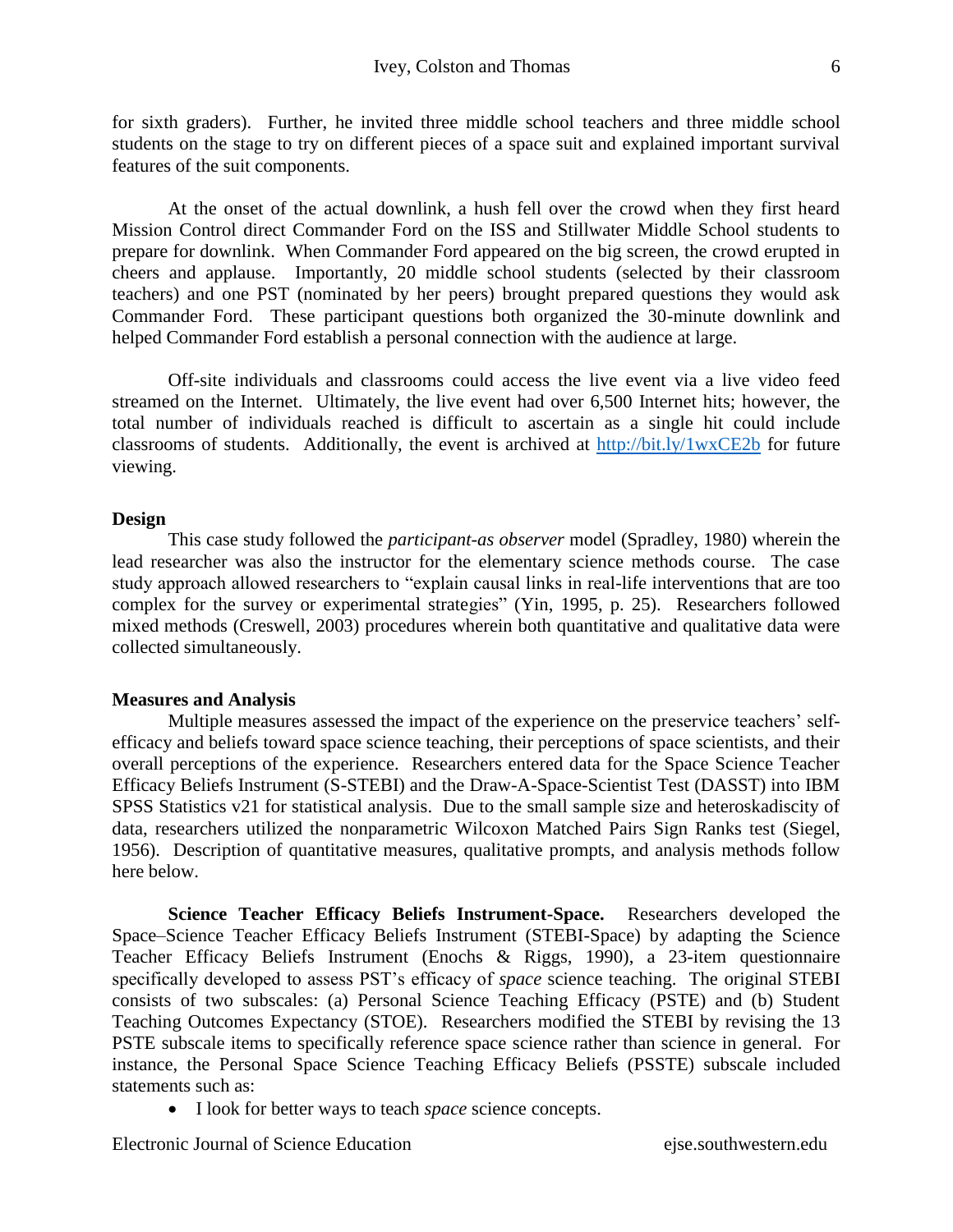I understand *space* science concepts well enough to be effective in teaching s*pace* science.

Researchers' creation of the STEBI-Space followed Rubeck and Enochs' (1991) development of the STEBI-CHEM. These researchers modified the STEBI in order to measure teachers' selfefficacy and science teaching outcome expectancy in teaching chemistry. Reliability and factor analysis studies conducted by Rubeck and Enochs indicated that the PSTE and STOE constructs of the STEBI-CHEM remained intact. In this study of the STEBI-Space, researchers were not able to construct validity through factor analysis due to the small sample size. Instead, researchers established face validity by consulting three different faculty with expertise in space science education and teacher efficacy.

Administration of pre/post surveys measured changes in teachers' beliefs toward space science teaching and learning over the science methods course. The instrument includes 23 items wherein participants responded using a five-point Likert type scale ranging from Strongly Disagree to Strongly Agree. Scoring was accomplished by assigning a higher score to the positively phrased responses ( $5 =$  strongly agree,  $4 =$  agree) and a lower score to the negatively phrased responses (2 = disagree, 1 = strongly disagree). (*Note: Twelve items were reverse-coded because they were negatively worded items.*) The range of scores possible on the PSSTE is 13- 65. The range of scores possible on the STOE is 10-50.

**Draw-A-Space-Scientist Test.** According to Finson and Pedersen (2011), instruments like Draw-A-Scientist allow participants to transform their mental concepts about scientists into visual data by recording information into a form that researchers can analyze. In this study, researchers looked to the long established model of the Draw-A-Scientist Test ([DAST], Chambers (1983), to assess PSTs' conceptions of a *space scientist*'s work and followed the modified Draw-A-Scientist Test (mDAST, Farland-Smith, 2012; Farland, 2003) format and scoring procedures. The mDAST format asks participants to draw three images rather than the one single image common to the DAST. Researchers hypothesized this three-illustrationexpectation would illuminate greater depth and breadth of participants' understanding of *space scientists.*

Researchers followed Farland-Smith's (2012) recommended mDAST data collection (wherein PSTs drew and described three images of a space scientist). mDAST scoring procedures guided researchers review of the following space scientist features: *appearance* (what space scientists look similar to), *location* (where space scientists work), and *activity* (what space scientists do). Finally, researchers averaged participants' scores for each of these features across all three images to determine significant pre-to-post differences according to these factors.

Researchers followed Miles and Huberman's (1994) multiple procedures to verify our data. Recognizing the likely bias as preservice teacher educators (*objectivity*), researchers held frequent meetings to insure high inter-rater consistency among the researchers and graduate research assistant over time (*dependability*). Researchers continued data analysis and discussions to refine the coding, define the themes, inter-relate the mixed-methods results (*authenticity*), and establish recommendations and likely implications (*applicability*).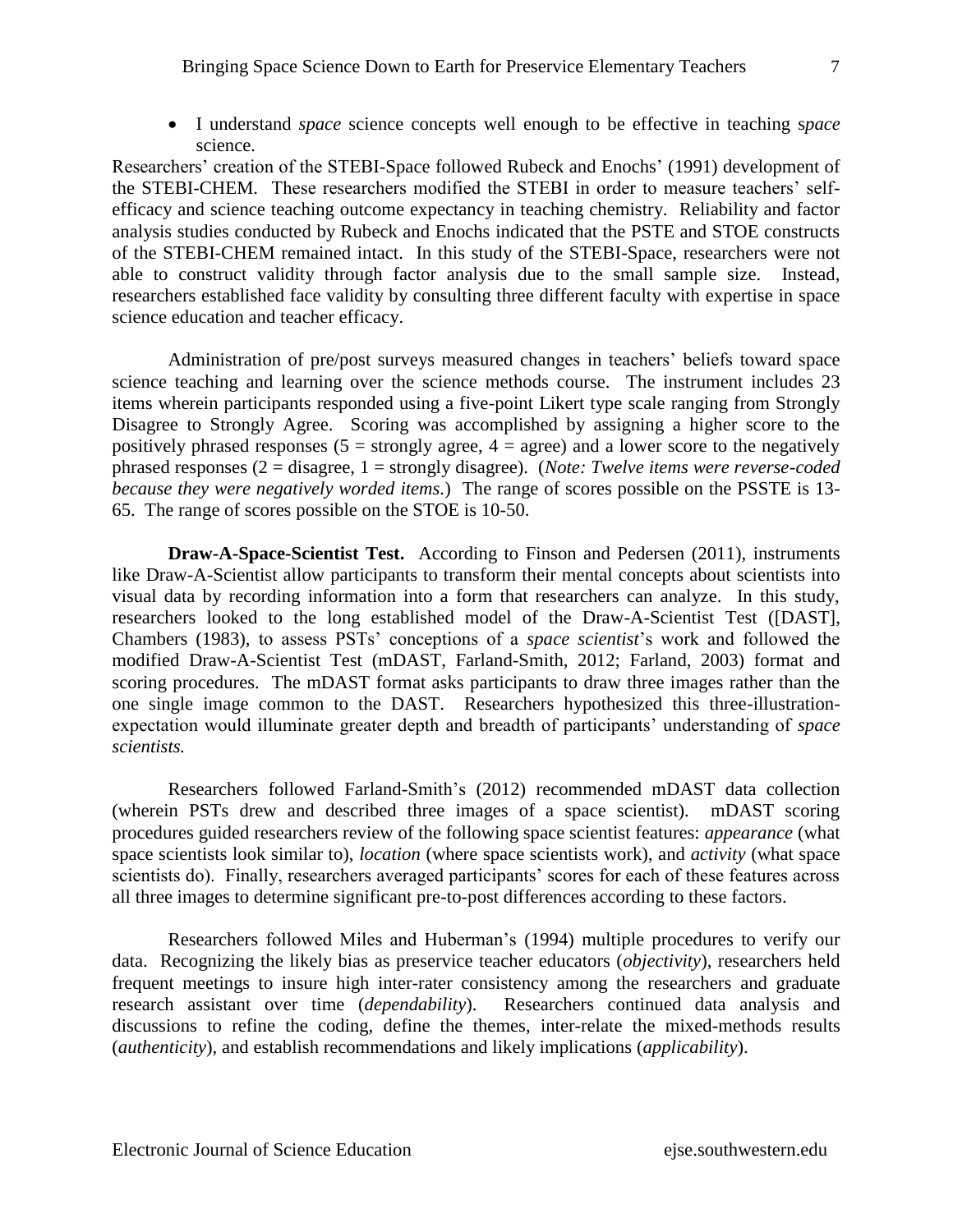**End of project reflections.** Following the ISS downlink, the PSTs responded to researcher-developed, open-ended questions aimed to gain a deeper understanding how the downlink experience impacted the PSTs' awareness of teaching space science. Specifically, the PSTs responded to the following prompts:

- What did you learn about yourself as a teacher of space science concepts through your experiences with the NASA Downlink?
- How did your preparation to teach lessons at the middle school influence your thoughts on the teaching of space science concepts?
- How did teaching the NASA space science lessons influence your thoughts on the teaching of space science concepts?
- How did the NASA Downlink experience with Commander Kevin Ford on board the International Space Station influence your thoughts on the teaching of space science concepts?

These narrative data were analyzed by constant, comparative analysis, and results were organized into themes as guided by this analysis (Merriam, 1988).

#### **Results**

This section organizes the findings of the study by measures: (a) Science Teaching Efficacy Beliefs Instrument-Space, (b) Draw-A-Space-Scientist Test, and (c) End of Project Reflections.

## **Science Teaching Efficacy Beliefs Instrument-Space (STEBI-Space)**

A Wilcoxon Matched Pairs Signed ranks Test (Siegel, 1957) pointed to significant gains in participants' space science teaching efficacy and beliefs. Table 1 indicates that PSTs made significant gains on the PSSTE scale  $(Z = -4.786, p < .001)$ . Of particular interest, the minimum score on teachers' PSSTE increased by 17 points. Changes in PSTs' STOE score were also statistically significant  $(Z = -2.476, p = .013)$ .

#### Table 1

*Changes in preservice teachers' (n=30) scores on the Science Teaching Efficacy Beliefs Instrument-Space (STEBI-Space)*

| Subscale          | Pretest |       |       | Post-test |       |       |          |      |  |
|-------------------|---------|-------|-------|-----------|-------|-------|----------|------|--|
|                   | Min.    | Max.  | Mdn   | Min.      | Max.  | Mdn   |          | $n*$ |  |
| <b>PSSTE</b>      | 22.00   | 56.00 | 40.00 | 39.00     | 65.00 | 52.00 | $-4.786$ | .001 |  |
| STOE <sup>2</sup> | 29.00   | 41.00 | 36.00 | 32.00     | 47.00 | 37.00 | $-2.476$ | .013 |  |

Note: <sup>1</sup>Personal Space Science Teaching Efficacy; <sup>2</sup>Science Teaching Outcomes Expectancy. \*The difference in the participants' responses were statistically significant,  $p < .05$ .

## **Draw-A-Space-Scientist Test**

Table 2 displays descriptive statistics for PSTs' scores on the Draw-A-Space-Scientist Test. Application of the Wilcoxon Matched Pairs Signed Ranks test indicated that the PSTs made statistically significant gains in their perceptions of the location of where space scientists conduct their work  $(Z = -4.686, p < .001)$ . Although the median scores for teachers increased on *Appearance* and *Activity* themes, pre/post scores of these subscales were not statistically significant.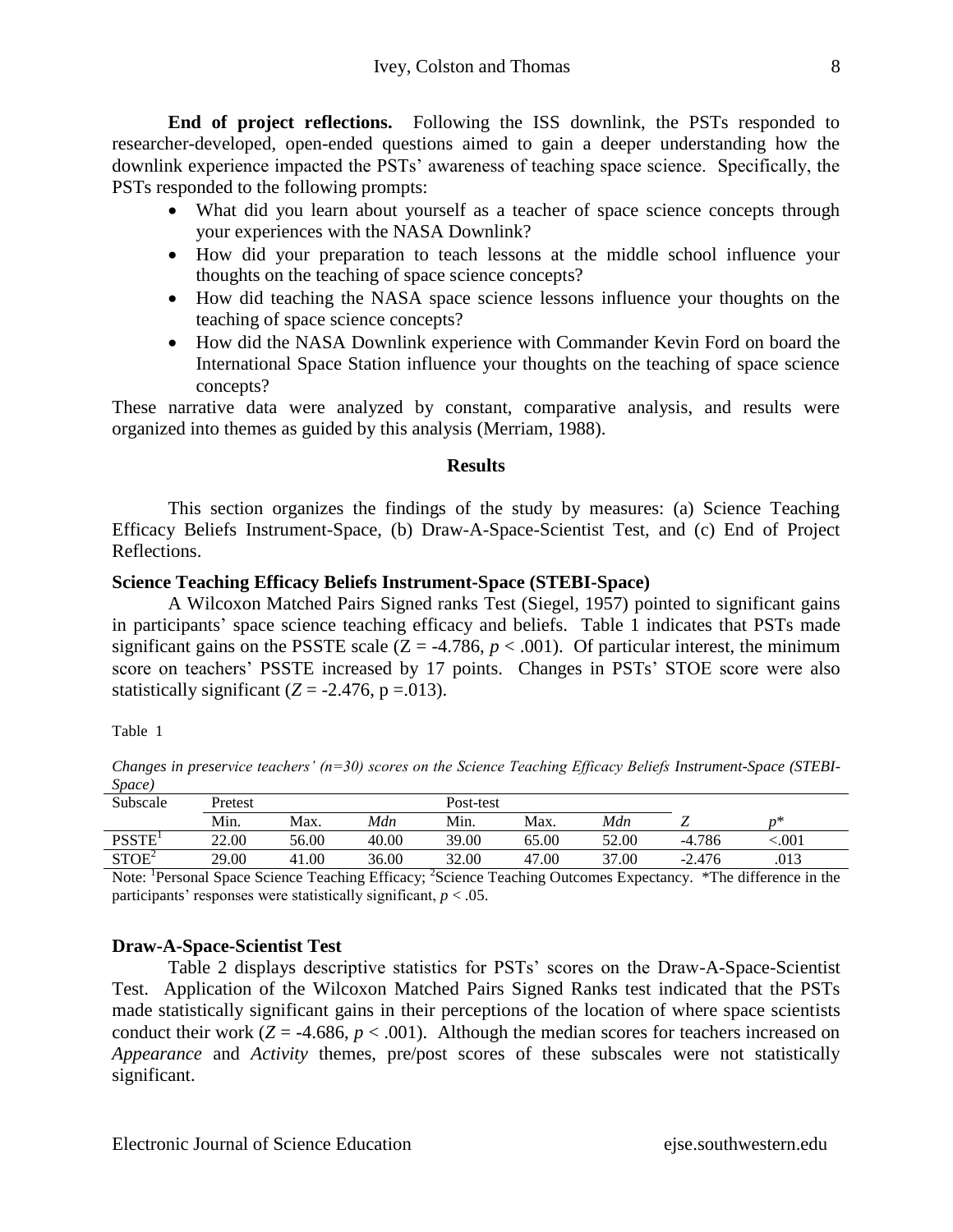Table 2

| Changes in preservice teachers (if 21) secres on the Druw II space setemming fest (DIMSIT). |          |      |      |           |      |      |          |       |  |
|---------------------------------------------------------------------------------------------|----------|------|------|-----------|------|------|----------|-------|--|
| <b>DASST</b>                                                                                | Pretest  |      |      | Post-test |      |      |          |       |  |
| Subscale                                                                                    | Min.     | Max. | Mdn  | Min.      | Max. | Mdn  |          | n*    |  |
| Appearance                                                                                  | 0.67     | 3.00 | 2.33 | 0.67      | 3.00 | 2.33 | $-.858$  | .391  |  |
| Location                                                                                    | $0.00\,$ | 2.67 | 2.00 | .00.      | 3.00 | 0.67 | $-4.868$ | < 001 |  |
| Activity                                                                                    | 0.67     | 2.67 | 2.00 | 0.67      | 2.67 | 2.00 | $-0.797$ | .425  |  |
|                                                                                             |          |      |      |           |      |      |          |       |  |

*Changes in preservice teachers' (n=31) scores on the Draw-A-Space-Scientist Test (DASST).*

NOTE: \*The difference in participants' responses were statistically significant, *p* < .05.

While reviewing PSTs' illustrations of a space scientist, researchers became interested in understanding how the pre-to-post illustrations differed qualitatively in terms of the realism of the space science portrayed. To supplement the DASST analysis, researchers completed a post hoc qualitative analysis of the PST's illustrations ( $n = 93$ ). Independently, researchers examined the images and followed an iterative open coding process to identify common themes related to misconceptions or misunderstanding about space science. Then, each of the PST's pre-to-post images were coded along six emergent themed categories: Realistic and Current, Realistic but Outdated, Fantasy/Science Fiction, Classroom Teacher, Naïve Conception, and Vague Conception. See Table 3 for explicit descriptions of each category.

Table 3

Themed Category Theme Description Realistic and Current Image displays a space scientist doing realistic and current work (i.e., designing a rover to land on Mars; working on the International Space Station). Realistic but Outdated Image displays a space scientist doing realistic work but the work is outdated (i.e., landing on the moon). Fantasy/Science Fiction Image displays nonrealistic work of scientist as science fiction or fantasy (i.e., driving a rocket past Saturn; talking to aliens in space). Classroom Teacher Image portrays the space scientist as a teacher in a classroom setting. Naïve Conception Image portrays immature ideas about the work of a space scientist (i.e., stargazing with naked eye; using a home telescope). Vague Conception Image does not provide enough information to classify.

*Themes for holistic qualitative analysis of Draw-A-Space-Scientist Test*

Qualitative changes in PSTs' space scientist illustrations are displayed in Table 4. This view of the space scientist illustrations suggests PSTs' overall experience in the *Pioneers in Space* project helped to replace naïve, outdated, fantastical ideas about the work of space scientists with more current, realistic understanding of space scientists' work.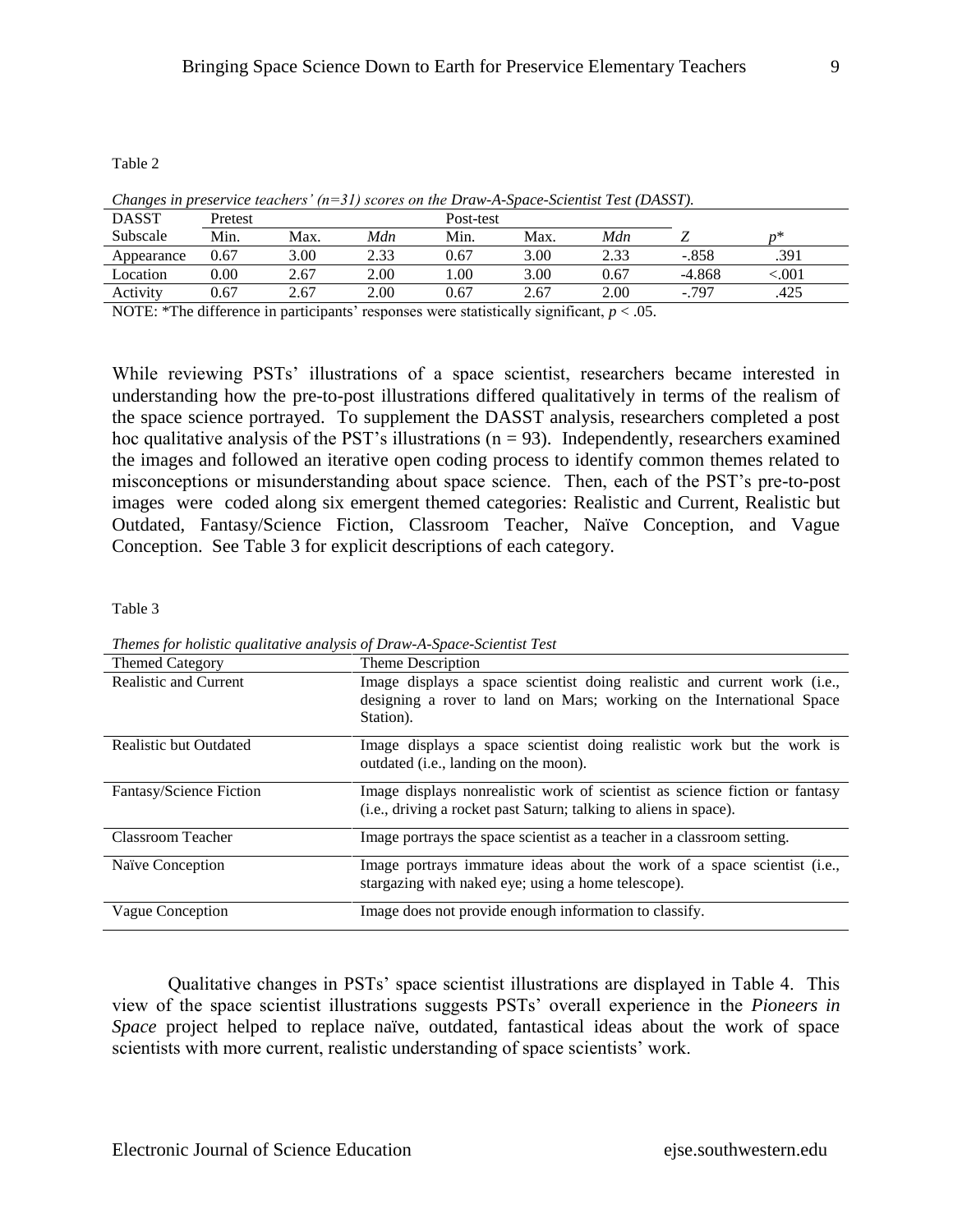| Theme                   | Pre $(\% )$ | Post $(\%)$ |
|-------------------------|-------------|-------------|
| Realistic and current   | 40.86       | 68.82       |
| Realistic but outdated  | 20.43       | 12.90       |
| Fantasy/Science Fiction | 16.13       | 2.15        |
| Naïve Conception        | 10.75       | 5.38        |
| Vague Conception        | 7.53        | 3.23        |
| Classroom Teacher       | 4.30        | 7.53        |

*Distribution of preservice teachers' space scientist illustrations (n=93)* 

Figure 1 provides an example of how one PST's illustrations of a space scientist evolved from realistic-and-outdated to realistic-and-current. The image on the left depicts a realistic-andoutdated image of a space scientist collecting rocks on the moon. In the image on the right, the same PST drew a more current depiction of a space scientist observing fish on board the ISS (reflective of actual research taking place on the ISS).



#### **PRE POST**

*Figure 1.* Example of pre-to-post changes in PST's illustrations of space scientists: from realistic-and-outdated to realistic-and-current.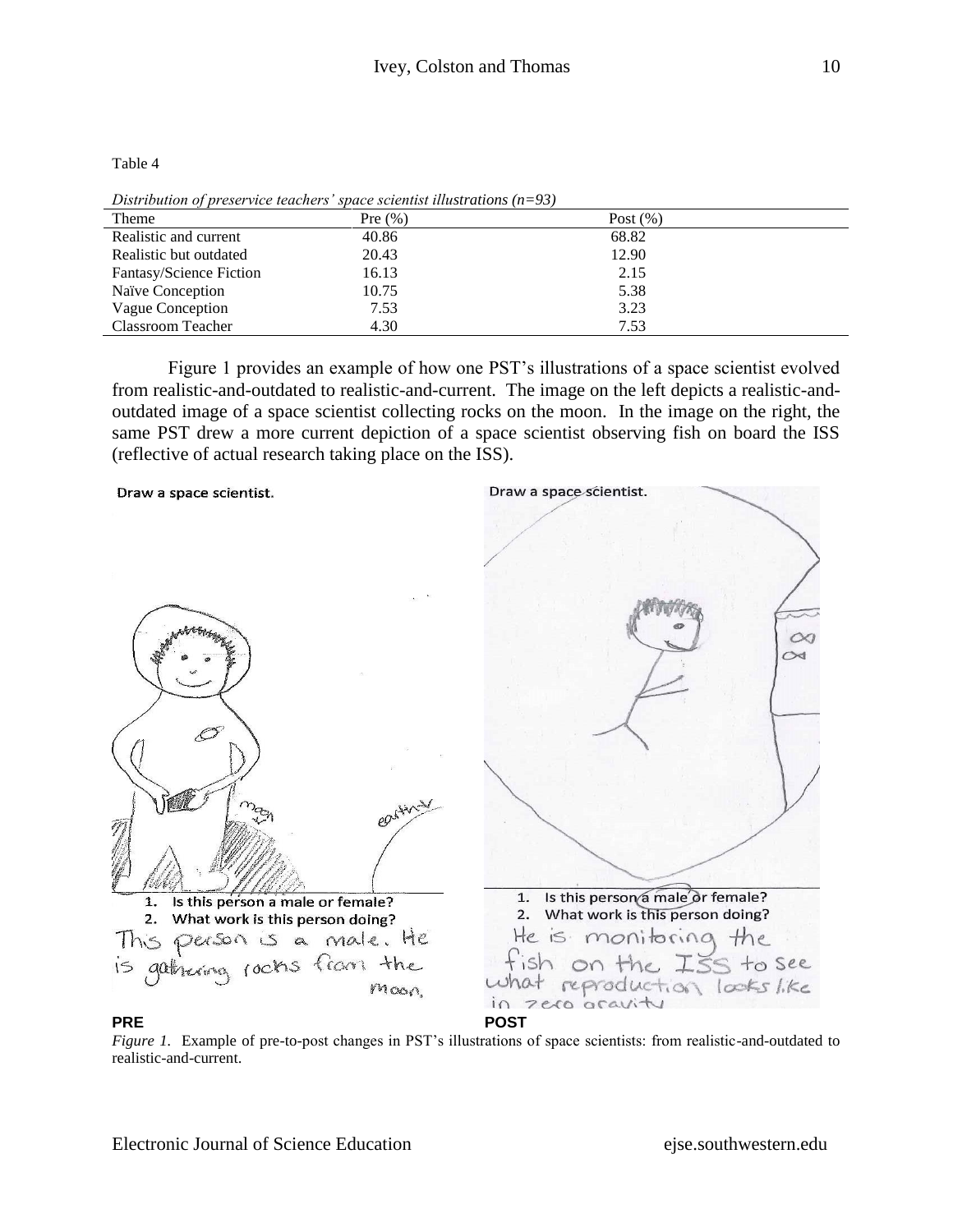Figure 2 provides an example of how another PST's illustrations evolved from science fiction/fantasy to realistic-and-current. The image on the left depicts a science fiction view of the work of space scientists (the astronaut is "driving" the space ship past another planet to observe a robot). In the post-illustration, the same PST drew a more realistic and current image of a space scientist bringing items to the ISS.



*Figure 2.* Example of pre-to-post changes in PST's illustrations of space scientists: from science fiction/fantasy to realistic-and-current.

## **End of Project Reflections**

Researchers identified three major themes in a qualitative analysis of PST's final project reflections: Teaching is Learning, Students are Interested in Space, and Space Science is the Future.

**Teaching is learning.** These PSTs first identified themselves as learners in the *Pioneers in Space* project. While they were initially concerned about their limited knowledge of space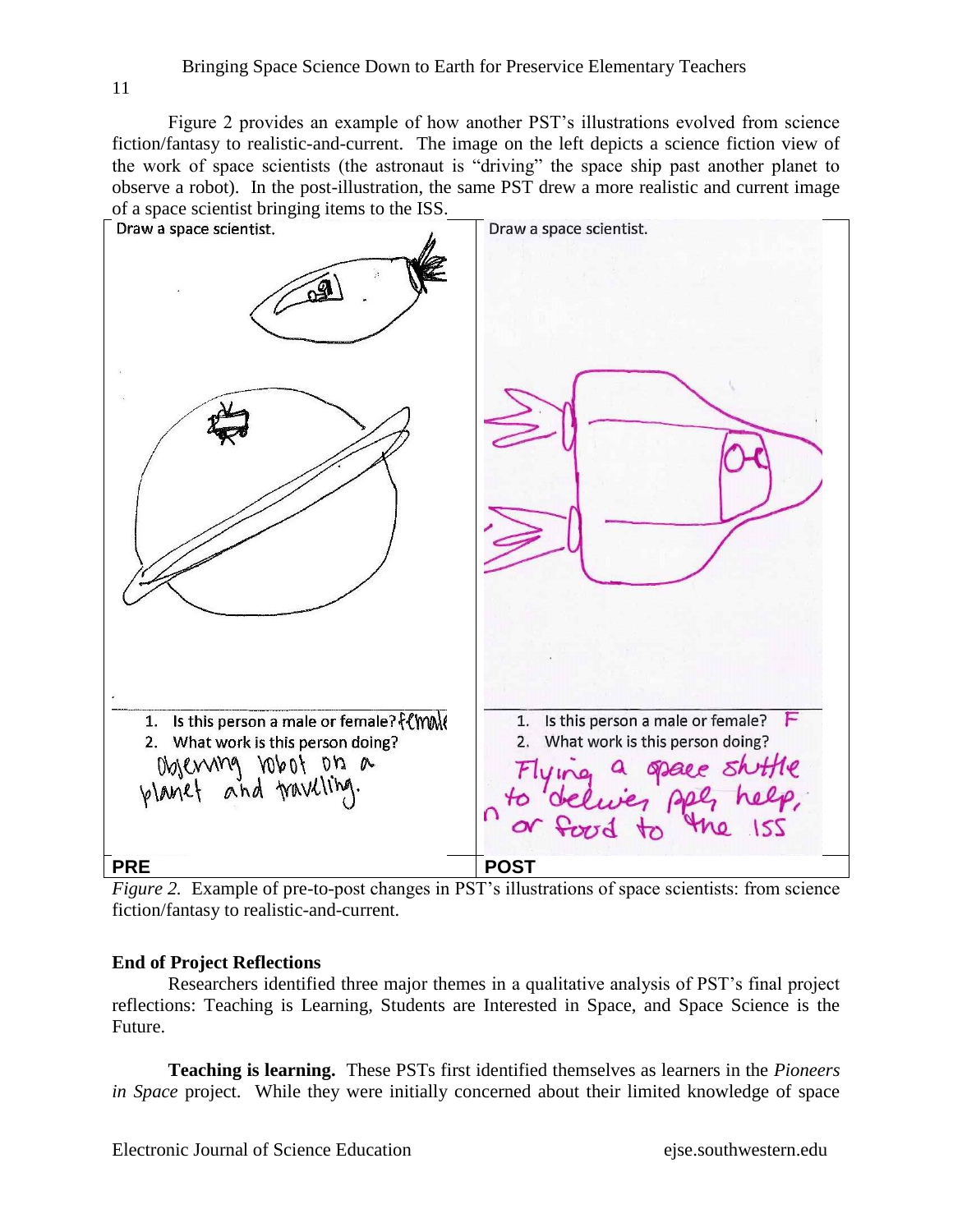science and their great fear of teaching sixth graders at the middle school, these PSTs came to recognize their own prior misconceptions – about space science and about themselves. As one PST summed it up, "[When we began this project,] I knew random facts about space (such as people float in space and wear very heavy suits) [but] I had to relearn the idea of gravity in order to explain to students the idea of weightlessness in space." Another of the PSTs recognized her misconceptions going into the lesson development and classroom teaching, but discovered that "Teaching is definitely a doorway to learning. I learned so much as I taught the lessons." The ideas of teaching-as-learning were common across the class and seemed to encourage these PSTs. For one thing, the *Pioneers in Space* project introduced them to NASA websites which the PSTs found to provide "great resources and information about space science." As these PSTs came to learn more space science content, in the context of developing and teaching a space science lesson for sixth graders, they recognized new awareness of their own interest in science, which caused them to think about themselves as science teachers. One PST explained, "I never really thought about being a science teacher but this experience was so great. [It] showed me just how curious I am about space science."

**Middle school students are interested in space.** One theme that evolved was that the *Pioneers in Space* project helped the PSTs develop a new awareness of sixth graders' enthusiasm about space science learning. One surprised PST explained, "Teaching NASA space science opened my eyes . . . students were fully involved, engaged, and excited throughout the lessons." While PSTs recognized students' fascination with space created opportunity to "engage" and "foster students' ability to learn concepts of science such as mass and gravity," they also came to realize "space science is not just about creating the solar system with Styrofoam balls like [we] did in middle school." Further, PSTs were impressed by Commander Ford's enthusiastic interaction with the students during the ISS downlink. As one PST remarked, "Commander Ford inspired a whole new group of students to pursue space science careers. He was so relatable . . . just a normal guy who had an extraordinary dream."

**Space science is the future.** These PSTs developed new enthusiasm about space science as a result of their participation in the *Pioneers in Space* project. First, they came to think of space science as important science and "not just some silly dream for some students to think about but rather an interesting and important area [for all students] to learn about." As one PST reasoned, "It is important to teach our students about space science because it could be our future and could impact our society greatly." Once PSTs had completed their sixth grade space science teaching experiences and experienced the live, ISS downlink with Commander Ford, they had come to recognize how middle school science teachers might inspire the STEM workforce of tomorrow. As one PST reflected, "Even if I could reach one student with space science content, it would be completely worth it to push these future STEM and aerospace careers."

#### **Summary and Discussion**

The purpose of this study was to examine how participation in a NASA learning opportunity for middle school students affected preservice elementary educators. This study focused on a novel approach to introduce PSTs to space science education by including them in experiential space science learning opportunities. This section provides a discussion of the results.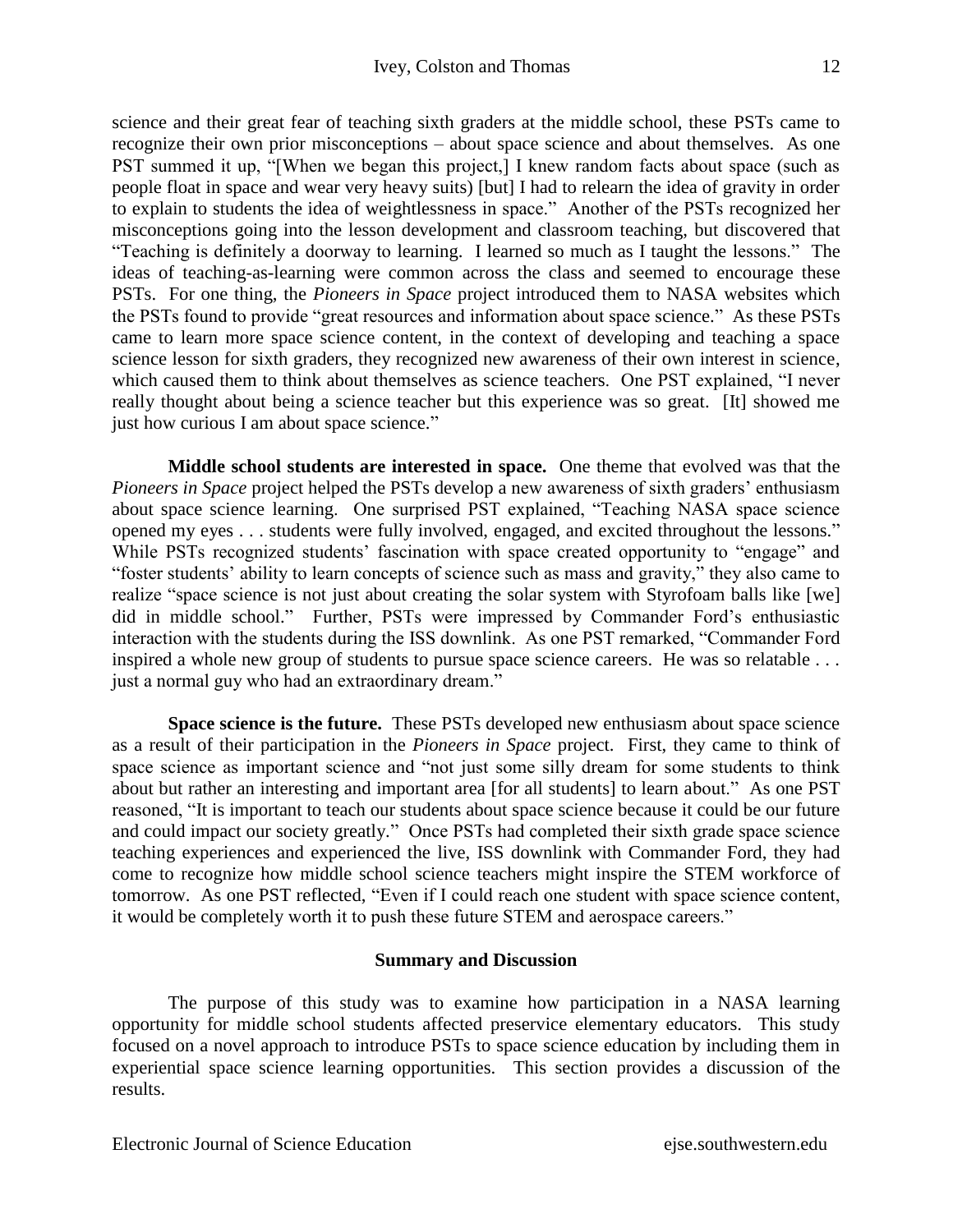13

First, these findings indicated that the *Pioneers in Space* project positively affected the PSTs' science teaching efficacy. The significant gains made by the PSTs on both subscales of the space-STEBI indicate that this experiential space science experience positively affected PSTs' personal space science teaching efficacy and their student outcome expectancy. Further, the quantitative findings from the Space-STEBI are further supported by the narrative, qualitative data in that the preservice teachers began to identify themselves as teachers of space science. These findings are consistent with other studies that examine the relationship between experiential learning and increases in science teaching efficacy in educators (Woolfolk & Hoy, 1990) and science content specific teaching efficacy (e.g., Rubeck & Enochs, 1991; Thomas, Ivey, & Puckette, 2013).

Second, the findings from this study indicate that the project positively influenced the PSTs' perceptions of space science careers. Results from the mDAST suggest that PSTs made significant gains in understanding the work location of space scientists (but not space scientists' appearance or activity); these results are likely due to the science lessons focused on the ISS and corresponding downlink experience. Notably, however, these gains also include an improved understanding of the context for space science on Earth, as well as space. This study helped to address the call from other researchers about the need for educational research and outreach programs to promote STEM career awareness (e.g., Morton et al., 1997; Tai et al., 2006) and to expand career options (Bobo et al., 1998; McMahon et al., 2001; McMahon & Watson, 2008). Additional holistic analysis of the mDAST images indicate that PSTs tended to draw more realistic illustrations (i.e. less fantasy or historical) of space scientists' work following their experiential learning experience. Supported by situated learning theory (e.g., Billett, 1996; Brown, Collins, & Duguid, 1989; Lave & Wenger, 1991), it is possible that the learning *and* teaching of these space science lessons provided the PSTs with an authentic context in which they had to immediately apply their learning as they taught middle school students.

Finally, this project positively impacted PSTs' ideas about the teaching and learning of space science. Qualitative analysis revealed PSTs observations of middle school students' excitement about space science learning and its' valuable pathway to better instruction and engagement in the middle school classroom. Nearly 20 years ago, Schoon (1995) found that preservice teachers help many of the same Earth and space science misconceptions as their students. The findings of this study indicate that preservice elementary teachers also hold misconceptions about space science and space scientists. Finally, the qualitative analyses indicated that PSTs had a new realization of space science as an important topic that needs to be included in the elementary classroom because today's elementary students have the potential to be tomorrow's space scientists.

This experience positively impacted PSTs' space science teaching efficacy beliefs, perceptions of space scientists and space science careers, and ideas about the teaching and learning of space science. In this study, PSTs made a connection between space science teaching and student STEM career preparation. Additionally, some PSTs found new interest in elementary science teaching and others found new interest in middle school teaching. Further, opportunities to repeat-teach the same space science lesson allowed them to solidify their understanding of the content and their pedagogy and provided important reflective opportunity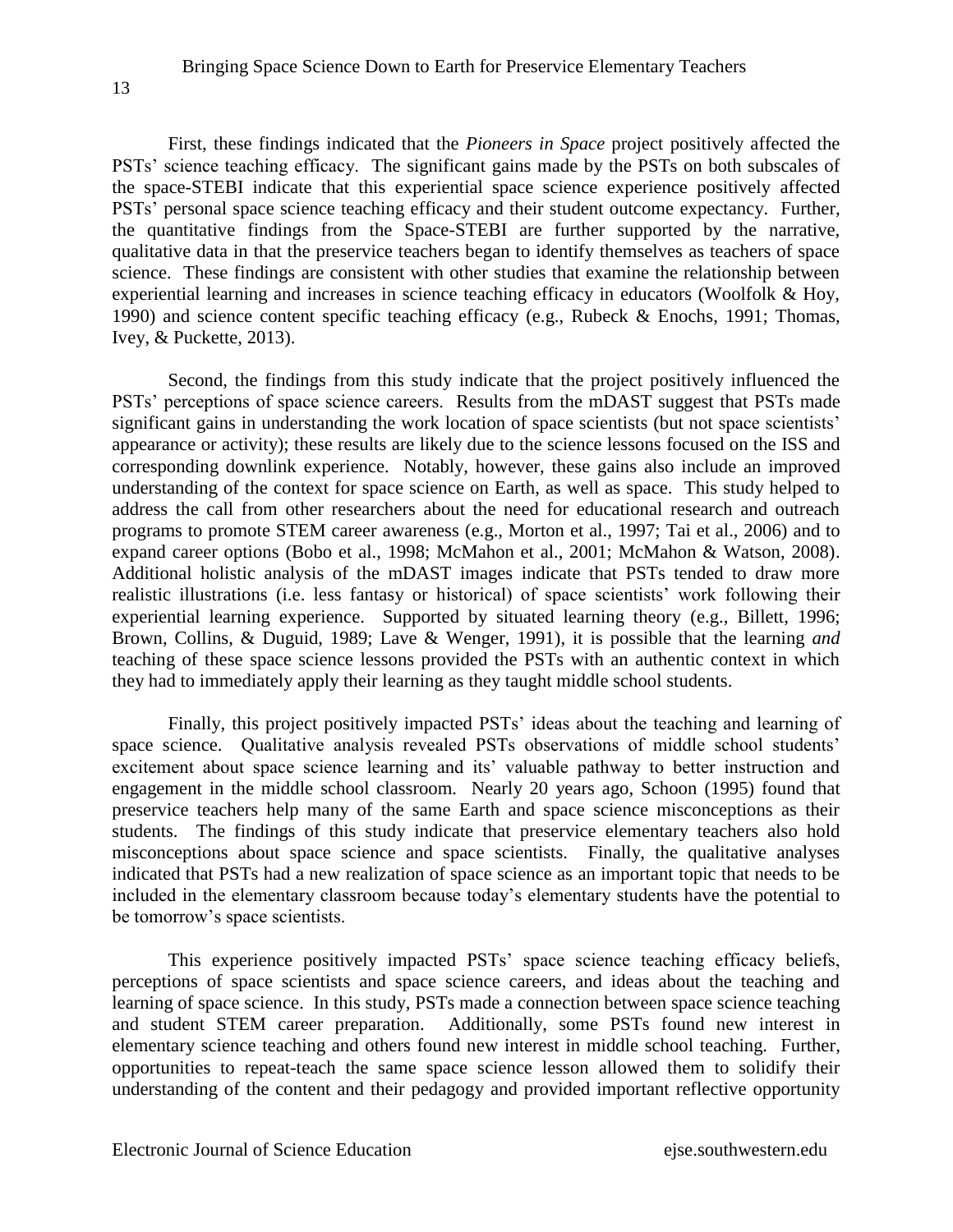between classes. Elementary teachers, who typically teach a lesson once to one group of students throughout a school year, do not get similar opportunity to reflect on and revise their teaching according to student responses.

Similar to middle school students (Bobo et al., 1998), PSTs' understanding of possible careers is influenced by their experiences. Events like the NASA ISS downlink offer a distal layer to PST education that influences their perceptions of potential space science careers; one which compliments other individual and socio-cultural influences (Ji, Lapan, & Tate, 2004), especially since many students may not have exposure to such space science careers. Further, this research suggests that, similar to elementary students (Auger, Blackhurst, & Wahl, 2005), PSTs' perceptions about space science careers are often based in fantasy and history. However, after this experiential learning experience they developed a more realistic, less fantasy-based, understanding of the work of a space scientist. As science educators work to raise awareness about space science careers and STEM workforce issues, the training of elementary teachers will be vital to helping children see that space career are indeed attainable. Certainly, these PSTs changed perceptions about the location of space science research, on both the ISS and on Earth, indicates that in-flight education downlink experiences and NASA curriculum are effective in this broader goal.

Overall, prior to this experience, the preservice teachers had a very limited understanding of space science content and space science careers. The assignment of teaching middle school space science lessons provided the PSTs with an authentic opportunity to learn and teach the material. It seems that multiple opportunities to experience the space science lessons, wearing both the student and teacher hats, afforded the PSTs an opportunity to become comfortable with the content so that they could successfully teach the lessons to and facilitate the questions of middle school students. The PSTs appreciated the learning and teaching of these space science lessons, but needed more explicit practice to become more competent in the teaching of other space science content. Further, the PSTs needed practice navigating and utilizing NASA resources for instructional purposes.

## **Implications/Recommendations**

These results clearly justify the need to provide PSTs with more experiential learning opportunities related to space science content. The downlink with the International Space Station provided a capstone to the activity that also provided relevance for learning to both the preservice teachers and the middle school students. As such, it is important that science educators provide PSTs with more opportunities to authentically learn (and learn by teaching) space science content. Further, although it will be a challenge, science educators should find more ways to incorporate these types of learning opportunities into the methods classroom. Opportunities may include collaborating with neighboring schools or community centers to provide a family space science night much like the Family Science events [\(www.familyscience.org\)](http://www.familyscience.org/). Faculty may also collaborate on a proposal for an In-flight Education experience of their own.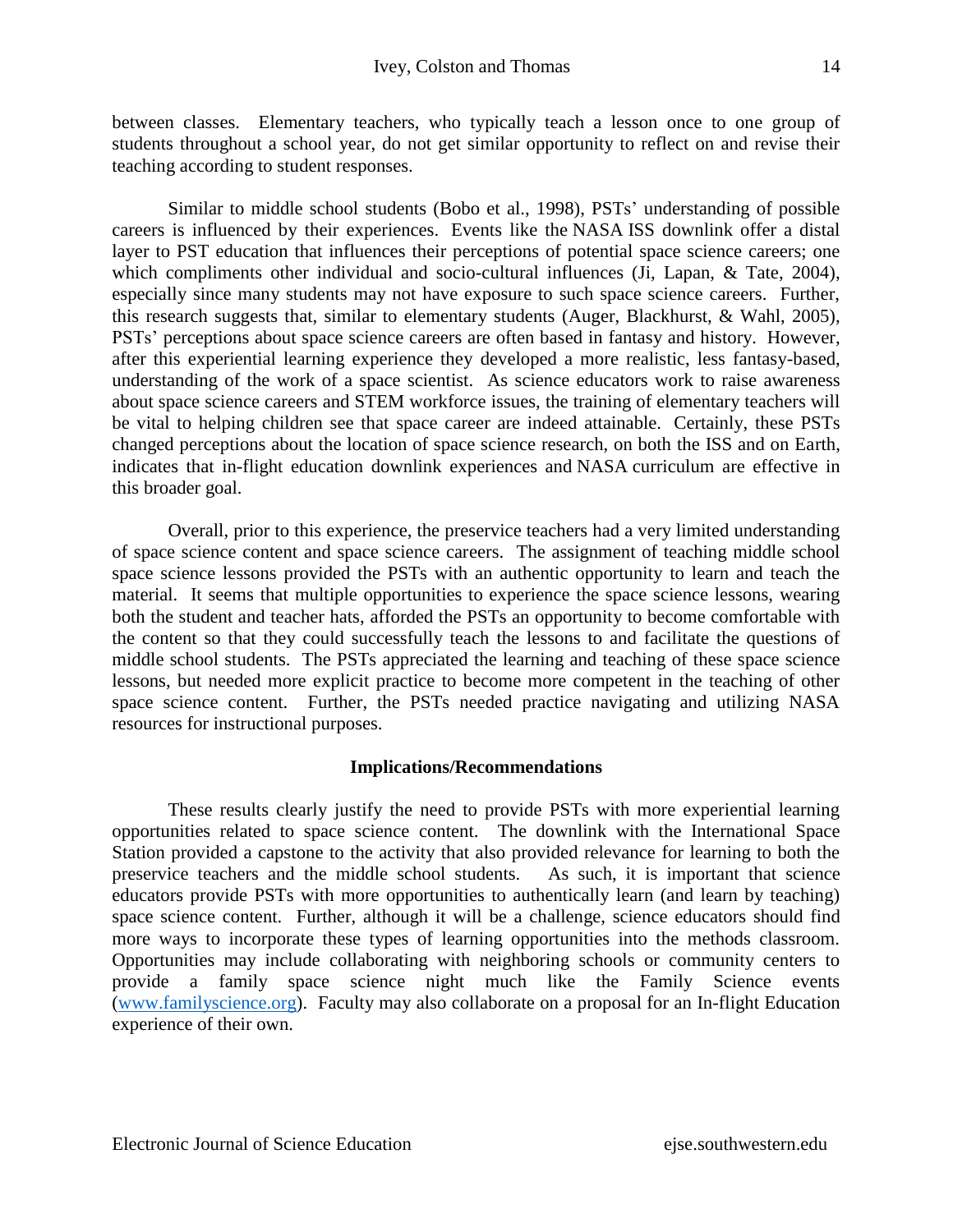## **Acknowledgements**

In addition to the participation of a local public school, the research in this study was made possible in part by support from the Center for Research on STEM Teaching and Learning, the OSU College of Education, OSU NASA Education Projects, and the Institute for Teaching and Learning Excellence. The findings in this study are the views of the authors and do not necessarily reflect the views of the supporting agencies.

## **References**

- Abd-El-Khalick, F., & Akerson, V. L. (2004). Learning as conceptual change: Factors mediating the development of preservice elementary teachers' views of nature of science. *Science Education, 88*(5), 785-810. doi: 10.1002/sce.10143
- Auger, R. W., Blackhurst, A. E., & Wahl, K. H. (2005). The development of elementary-aged children's career aspirations and expectations. *Professional School Counseling, 8*(4), 322-329.
- Bandura, A. (1977). Self-efficacy: Toward a unifying theory of behavioral change. *Psychological Review, 84*(2), 191-215. doi: 10.1037/0033-295x.84.2.191
- Bandura, A. (1982). Self-efficacy mechanism in human agency. *American Psychologist, 37*(2), 122-147. doi: 10.1037/0003-066X.37.2.122
- Billett, S. (1996). Situated learning: Bridge sociocultural and cognitive theorising. *Learning Instruction, 6*(3), 263-280.
- Bobo, M., Hildreth, B. L., & Durodoye, B. (1998). Changing patterns in career choices among african-american, hispanic, and anglo children. *Professional School Counseling, 1*(4), 37- 42.
- Borko, H., & Putnam, R. T. (1995). Expanding a teacher's knowledge base: A cognitive psychological perspective on professional development. In T. R. Guskey & M. Huberman (Eds.), *Professional development in education: New paradigms and practices* (pp. 35- 65). New York, NY: Teachers College Press.
- Brown, J. S., Collins, A., & Duguid, P. (1989). Situated cognition and the culture of learning. *Educational Researcher, 18*(1), 32-42.
- Causer, C. (2010). Removing the stem from the fruit. *Potentials, IEEE, 29*(3), 24-45. doi: 10.1109/mpot.2010.936997
- Chambers, D. W. (1983). Stereotypic images of the scientist: The draw-a-scientist test. *Science Education, 67*(2), 255-265.
- Creswell, J. W. (2003). *Research design: Qualitative, quantitative, and mixed methods approaches* (2nd ed.). Thousand Oaks, CA: Sage Publications, Inc.
- Czerniak, C., & Haney, J. (1998). The effect of collaborative concept mapping on elementary preservice teachers' anxiety, efficacy, and achievement in physical science. *Journal of Science Teacher Education, 9*(4), 303-320. doi: 10.1023/A:1009431400397
- Diamond, B. S., Maerten-Rivera, J., Rohrer, R. E., & Lee, O. (2014). Effectiveness of a curricular and professional development intervention at improving elementary teachers' science content knowledge and student achievement outcomes: Year 1 results. *Journal of Research in Science Teaching, 51*(5), 635-658. doi: 10.1002/tea.21148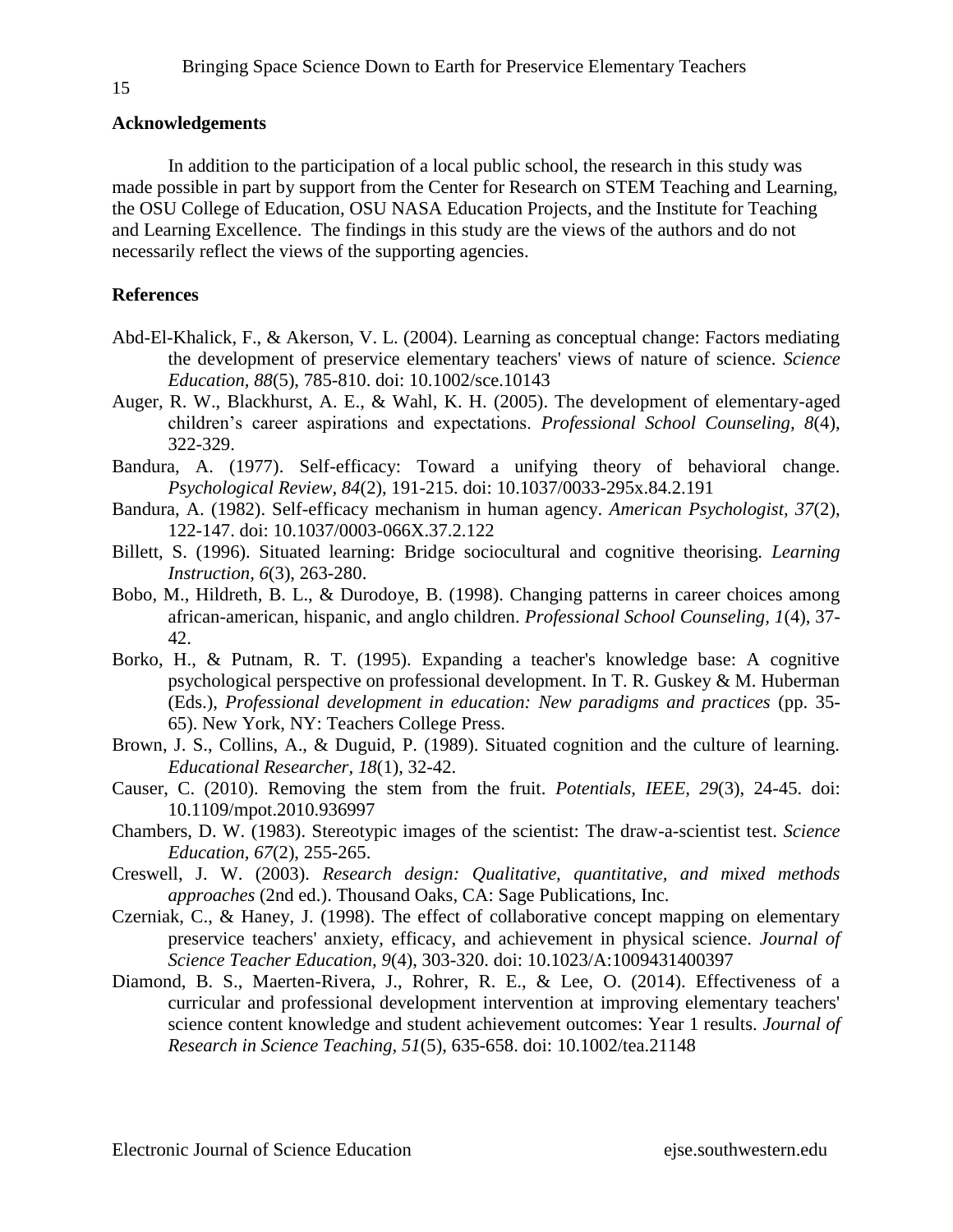- Duschl, R. (1983). The elementary level science methods course: Breeding ground of an apprehension toward science? A case study. *Journal of Resarch in Science Teaching, 20*(8), 745-754.
- Edgett, K. S., & Christensen, P. R. (1996). K-12 education outreach program initiated by a university research team for the mars global surveyor thermal emission spectrometer project. *Journal of Geoscience Education, 44*, 183-188.
- Enochs, L. G., & Riggs, I. M. (1990). Further development of an elementary science teaching efficacy belief instrument: A preservice elementary scale. *School Science and Mathematics, 90*(8), 694-706.
- Enochs, L. G., Scharmann, L. C., & Riggs, I. M. (1995). The relationship of pupil control to preservice elementary science teacher self–efficacy and outcome expectancy. *Science Education, 79*(1), 63-75.
- Entradas, M., & Miller, S. (2010). Investigating public space exploration support in the uk. *Acta Astronautica, 67*(7–8), 947-953. doi: http://dx.doi.org/10.1016/j.actaastro.2010.06.015
- Farland-Smith, D. (2012). Develoment and field test of the modified draw-a-scientist test and the draw-a-scientist rubric. *School Science and Mathematics, 112*(2), 109-116. doi: DOI: 10.1111/j.1949-8594.2011.00124.x
- Farland, D. (2003). *The effect of histroical, non-fiction, trade books on third grade students' perceptions of scientists.* (Doctor of Educcation Dissertation), University of Massachusetts Lowell.
- Finson, K., & Pederson, J. (2011). What are visual data and what utility do they have in science education? *Journal of Visual Literacy, 20*(1), 66-85.
- Fulp, S. L. (2002). *2000 national survey of science and mathematics education: Statue of elementary school science teaching.* Retrieved from http://2000survey.horizonresearch.com/reports/elem\_science/elem\_science.pdf
- Fung, Y. (2002). A comparative study of primary and secondary school students' images of scientists. *Research in Science & Technological Education, 20*(2), 199-213. doi: 10.1080/0263514022000030453
- Harris Interactive. (2012). U.S. Youth reluctant to pursue stem careers, asq survey says: Teens see value of stem jobs; concerned they won't measure up. Retrieved from http://www.harrisinteractive.com/vault/ASQ\_STEM\_Career\_2.2.12.pdf
- Hofstein, A., & Rosenfeld, S. (1996). Bridging the gap between formal and informal science learning. *Studies in Science Educaiton, 28*(1), 87-112. doi: 10.1080/03057269608560085
- Hone, E. (1970). Science "scarecrows". *School Science and Mathematics, 70*(4), 322-326. doi: 10.1111/j.1949-8594.1970.tb08631.x
- Howard, K. A. S., & Walsh, M. E. (2010). Conceptions of career choice and attainment: Development levels in how children think about careers. *Journal of Vocational Behavior, 76*(2), 143-152. doi: 10.1016/j.jvb.2009.10.010
- Hulings, M., Thomas, J. A., & Orona, C. (2013). *Influences on 5th grade students' images of scientists and career awareness.* Paper presented at the Association of Science Teacher Educators, Charleston, SC.
- Ji, P. Y., Lapan, R. T., & Tate, K. (2004). Vocational interests and career efficacy expectations in relation to occupational sex-typing beliefs for eighth grade students. *Journal of Career Development, 31*(2), 143-154.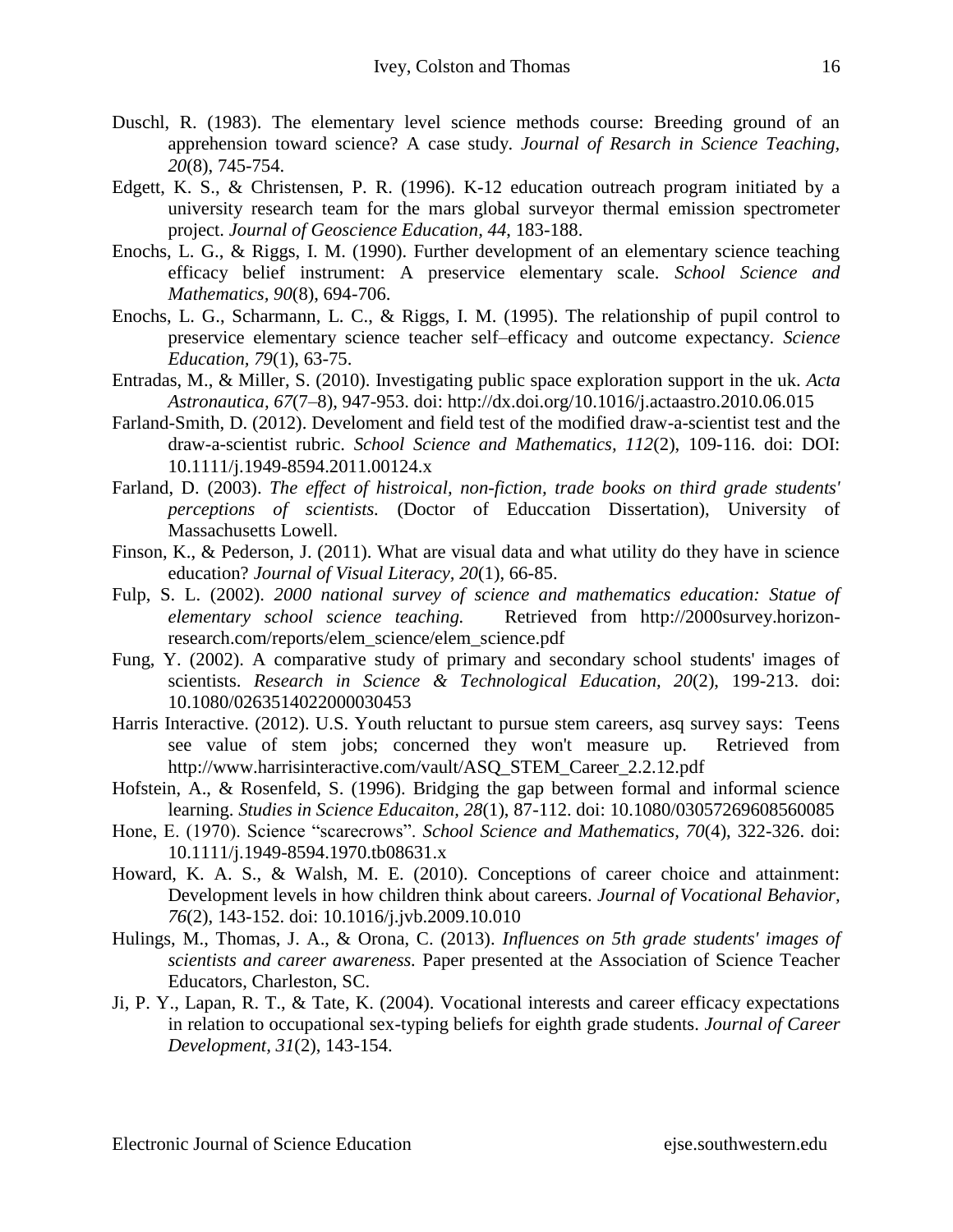- Kahle, J. B. (1988). Images of science: The physicst and the cowboy. In B. J. Fraser & G. J. Giddings (Eds.), *Gender issues in science eudcation*. Australia: Curtin University of Technology.
- Khourey-Bowers, C., & Simonis, D. G. (2004). Longitudinal study of middle grades chemistry professional development: Enhancement of personal science teaching self-efficacy and outcome expectancy. *Journal of Science Teacher Education, 15*(3), 175-195. doi: 10.1023/b:jste.0000047083.14197.b8
- Kisiel, J. (2013). Introducing Future Teachers to Science Beyond the Classroom. *Journal of Science Teacher Education, 24*(1), 67-91. doi: 10.1007/s10972-012-9288-x
- Kolb, D. A. (1984). *Experiential learning experience as a source of learning and development*. New Jersey: Prentice Hall.
- Lave, J., & Wenger, E. (1991). *Situated learning: Legitimate peripheral participation*. New York: Cambridge University Press.
- MacLeish, M. Y., Moreno, N. P., Thomson, W. A., Newman, D. J., Gannon, P. J., Smith, R. B., . . . Sognier, M. (2005). Communicating bioastronautics research to students, families and the nation. *Acta Astronautica, 56*(9), 773-782. doi: 10.1016/j.actaastro.2005.01.001
- MacLeish, M. Y., & Thomson, W. A. (2010). Global visions for space exploration education. *Acta Astronautica, 66*(7), 1285-1290.
- MacLeish, M. Y., Thomson, W. A., Moreno, N., Gannon, P. J., Smith, R. B., Houston, C. W., .. . Vogt, G. L. (2007). National space biomedical research institute education and public outreach program: Education for the next generation of space explorers. *Acta Astronautica, 60*(4), 599-606. doi: 10.1016/j.actaastro.2006.09.033
- MacLeish, M. Y., Thomson, W. A., Moreno, N., Smith, R. B., Houston, C. W., Sognier, M., ... Vogt, G. L. (2008). Education for the journey to the moon, mars, and beyond. *Acta Astronautica, 63*(7), 1158-1167. doi: 10.1016/j.actaastro.2007.11.010
- McMahon, M., Carroll, J., & Gillies, R. M. (2001). Occupational aspirations of sixth-grade children. *Australian Journal of Career Development, 10*(1), 25-31. doi: 10.1177/103841620101000107
- McMahon, M., Gillies, R. M., & Carroll, J. (2000). Links between school and occupations: The perceptions of children. *Guidance & Counseling, 16*(1), 12-17.
- McMahon, M., & Watson, M. (2008). Children's career development: Status quo and future directions. *The Career Development Quarterly, 57*(1), 4-6. doi: 10.1002/j.2161- 0045.2008.tb00161.x
- Merriam, S. B. (1988). *Case study research in education: A qualitative approach.* San Francisco, CA: Jossey-Bass.
- Miles, M. B., & Huberman, A. M. (1994). *Qualitative data analysis: An expanded sourcebook*. Thousand Oaks: CA: Sage.
- Milford, T. M., & Tippett, C. D. (2013). Preservice teachers' images of scientists: Do prior science experiences make a difference? *Journal of Science Teacher Education, 24*(4), 745-762. doi: 10.1007/s10972-012-9304-1
- Morton, L. L., Kryk, V., Awender, M., & Diubaldo, D. (1997). Career choice roots: The preadolescent career focus. *Guidance & Counseling, 13*(1), 10-15.
- Moseley, C., & Norris, D. (1999). Preservice teachers' views of scientists. *Science and Children, 37*(6), 50-53.
- NASA. (2014). Nasa international space station in-flight education downlinks. Retrieved from http://www.nasa.gov/mission\_pages/station/research/experiments/693.html

17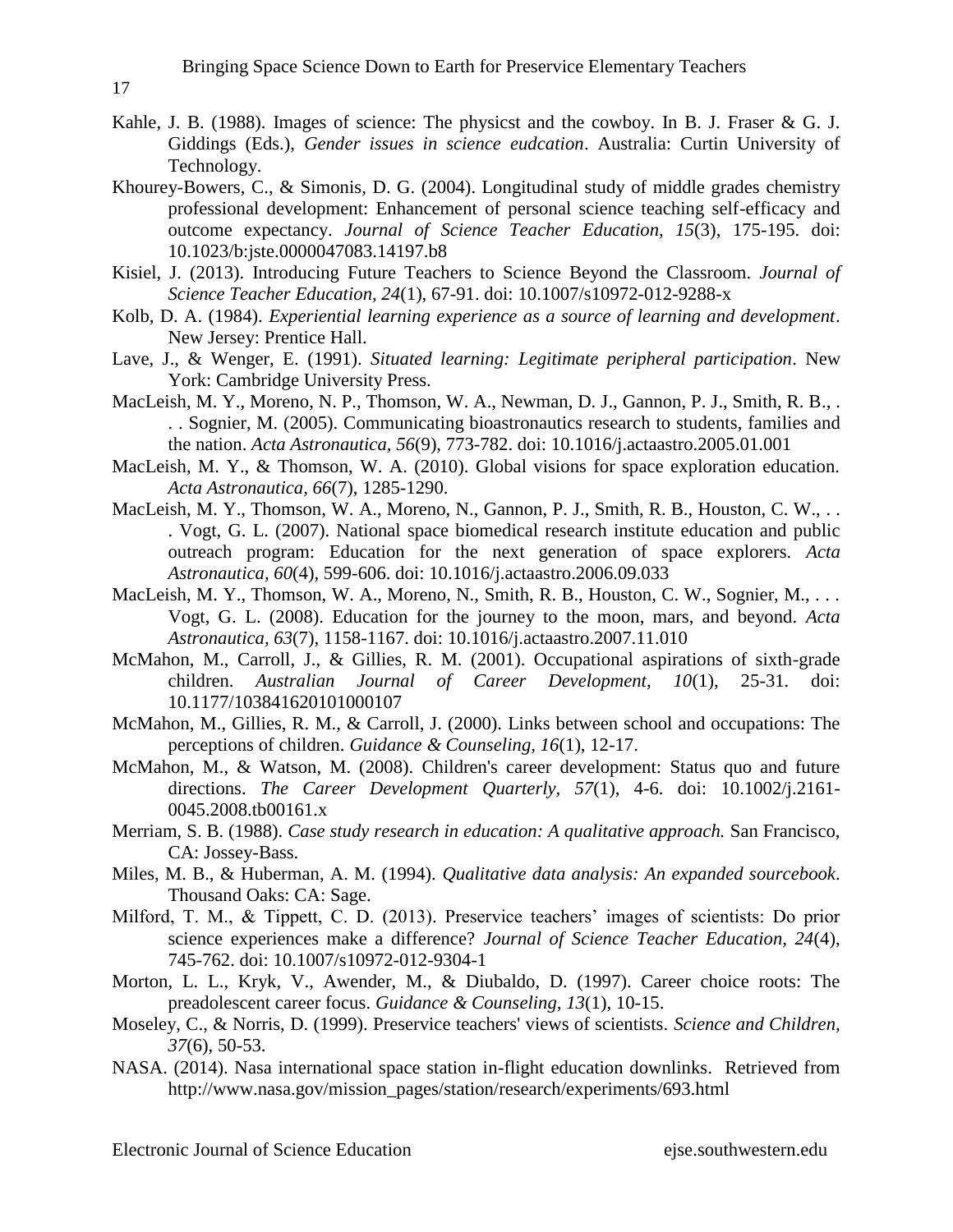- National Aeronautics and Space Administration. (2010). International space station: Mass vs. Weight: A heavy duty concept. Retrieved from http://education.ssc.nasa.gov/massvsweight.asp
- National Aeronautics and Space Administration. (2014). In-flight education downlinks. Retrieved from the state of the state of the state of the state of the state of the state of the state of the state of the state of the state of the state of the state of the state of the state of the state of the state of

http://www.nasa.gov/audience/foreducators/teachingfromspace/students/downlinks.html

- NGSS Lead States. (2013). *Next generation science standards: For states, by states* (Vol. 2013). Washington, DC: The National Academies Press.
- Pajeres, F. (1996). Self-efficacy beliefs in academic settings. *Review of Educational Research, 66*(4), 543-578.
- Riggs, I., & Enochs, L. (1990). Toward the development of an elementary teacher's science teaching efficacy belief instrument. *Science Education, 74*(6), 625-637.
- Rosenthal, D. B. (1993). Images of scientists: A comparison of biology and liberal arts majors. *School Science and Mathematics, 93*(4), 212-216.
- Rubeck, M. L., & Enochs, L. G. (1991). *A path analytical model of variables that influence science and chemistry teaching self-efficacy and outcome expectancy in middle school science teachers*. Paper presented at the Paper presented at the annual meeting for the National Association for Research in Science Teaching, Lake Geneva, WI.
- Rubin, E., Bar, V., & Cohen, A. (2003). The images of scientists and science among hebrew- and arabic-speaking pre-service teachers in israel. *International Journal of Science Education, 25*(7), 821-846. doi: 10.1080/09500690305028
- Schoon, K. (1995). The origin and extent of alternative conceptions in the earth and space sciences: A survey of pre-service elementary teachers. *Journal of Elementary Science Education, 7*(2), 27-46. doi: 10.1007/BF03173734
- Siegel, S. (1956). *Non-parametric statistics for the behavioral sciences*. New York: McGraw-Hill.
- Som, S. (2010). An international symbol for the sustained exploration of space. *Space Policy, 26*(3), 140-142.
- Spradley, J. P. (1980). *Participant observation*. New York: Holt, Rinehart & Winston.
- Stocklmayer, S. M., Rennie, L. J., & Gilbert, J. K. (2010). The roles of the formal and informal sectors in the provision of effective science education. *Studies in Science Education, 46*(1), 1-44. doi: 10.1080/03057260903562284
- Tai, R. H., Qi Liu, C., Maltese, A. V., & Fan, X. (2006). Planning early for careers in science. *Science, 312*(5777), 1143-1144. doi: 10.1126/science.1128690
- Thomas, J. A. (2013). *What impacts 3rd to 5th Graders' attitudes towards science and mathematics?* Paper presented at the Oklahoma Governor's Vision 20/20 Conference, Oklahoma City, Oklahoma.
- Thomas, J. A., Ivey, T. A., & Puckette, J. O. (2013). Where Is Earth Science? Mining for Opportunities in Chemistry, Physics, and Biology. *Journal of Geoscience Education, 61*(1), 113-119. doi: 1089-9995/2013/61(1)/113/7
- Westerback, M. E. (1982). Studies on attitude toward teaching science and anxiety about teaching science in preservice elementary teachers. *Journal of Research in Science Teaching, 19*(7), 603-616. doi: 10.1002/tea.3660190710
- Westerback, M. E., & Primavera, L. H. (1988). Anxiety about science and science teaching. *Advances in personality assessment, 7*, 175-202.

Electronic Journal of Science Education ejse.southwestern.edu